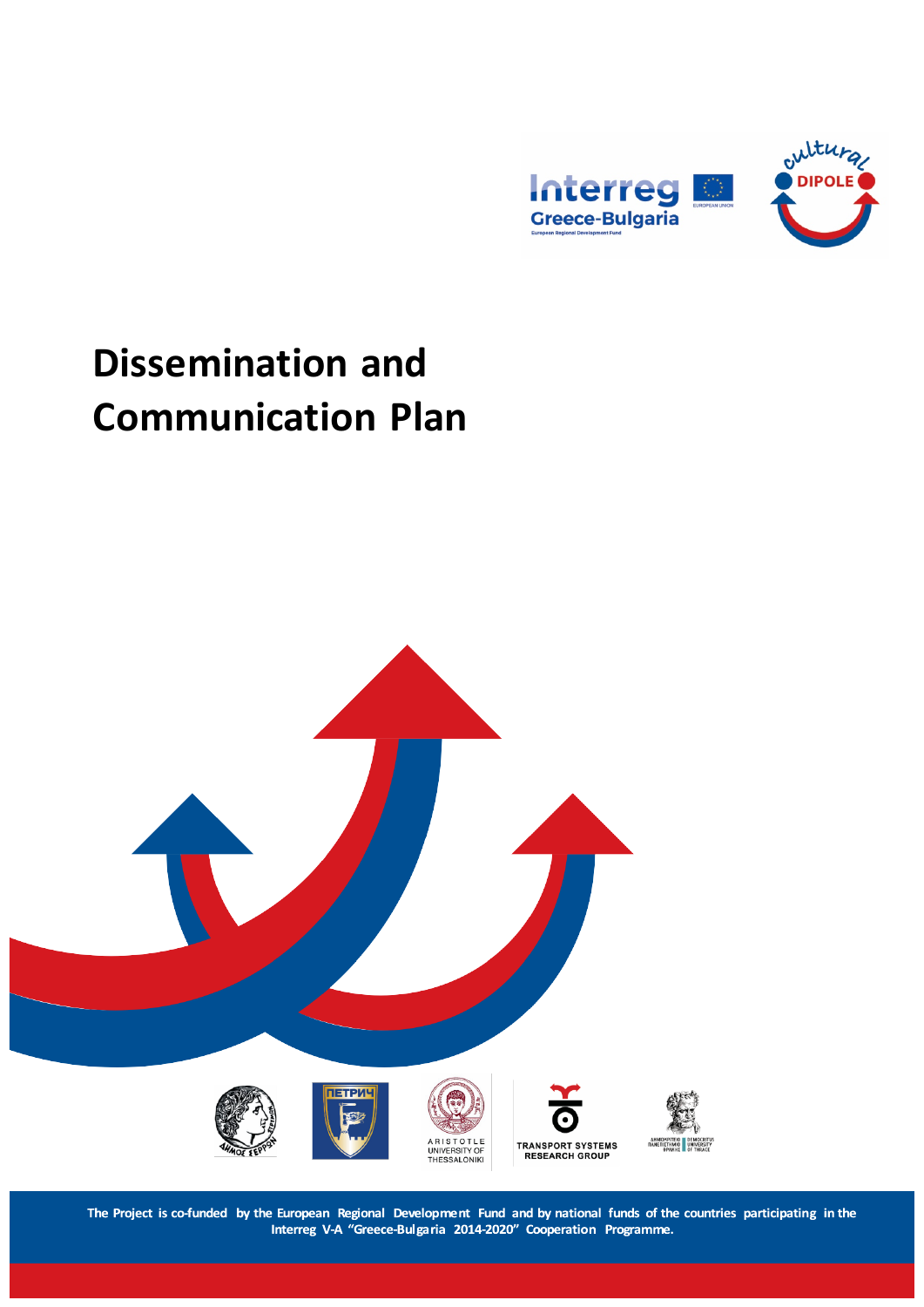# **Contents**

| $\mathbf{1}$   |                                                                                                     |  |                                                                                |  |  |
|----------------|-----------------------------------------------------------------------------------------------------|--|--------------------------------------------------------------------------------|--|--|
|                | 1.1                                                                                                 |  | Dissemination as part of the CULTURAL DIPOLE Work structure 4                  |  |  |
|                | 1.2                                                                                                 |  |                                                                                |  |  |
| $\overline{2}$ |                                                                                                     |  |                                                                                |  |  |
|                | 2.1                                                                                                 |  |                                                                                |  |  |
|                | 2.2                                                                                                 |  |                                                                                |  |  |
|                | 2.2.1                                                                                               |  |                                                                                |  |  |
|                | 2.2.2                                                                                               |  |                                                                                |  |  |
|                | 2.2.3                                                                                               |  |                                                                                |  |  |
|                | 2.2.4                                                                                               |  |                                                                                |  |  |
|                | 2.2.5                                                                                               |  |                                                                                |  |  |
|                | 2.2.6                                                                                               |  |                                                                                |  |  |
|                | 2.2.7                                                                                               |  |                                                                                |  |  |
|                | 2.2.8                                                                                               |  |                                                                                |  |  |
|                | 2.2.9                                                                                               |  |                                                                                |  |  |
|                | 2.2.10                                                                                              |  |                                                                                |  |  |
|                | 2.2.11                                                                                              |  |                                                                                |  |  |
|                | 2.2.12                                                                                              |  |                                                                                |  |  |
|                | 2.2.13                                                                                              |  |                                                                                |  |  |
|                | Partnership synergies for multiplying dissemination impacts of CULTURAL DIPOLE project<br>2.3<br>20 |  |                                                                                |  |  |
|                | 2.4                                                                                                 |  | Dissemination Recording Form for keeping track of dissemination activities  21 |  |  |
|                | 2.5                                                                                                 |  |                                                                                |  |  |
|                | 2.6                                                                                                 |  |                                                                                |  |  |
| 3              |                                                                                                     |  |                                                                                |  |  |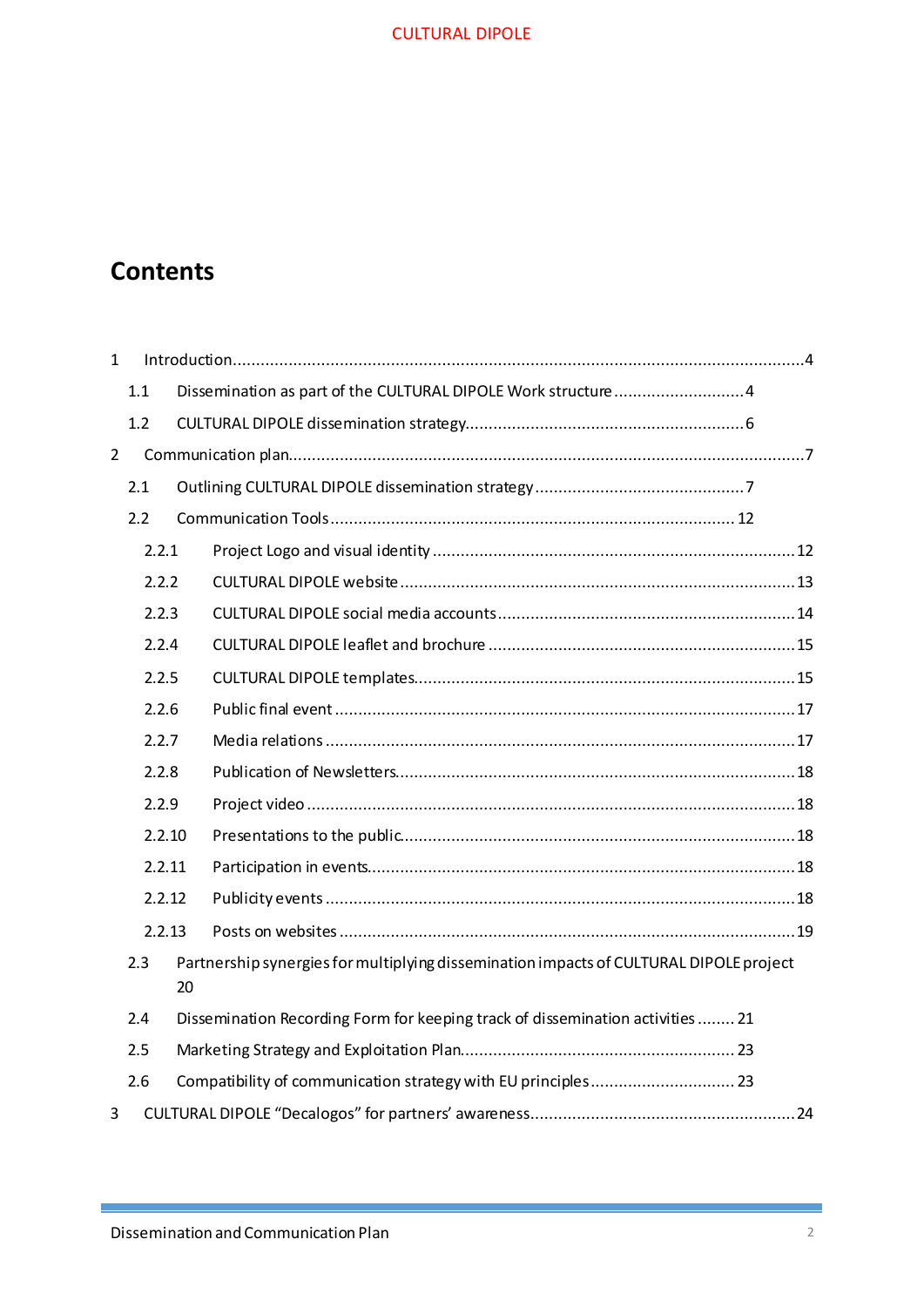| Deliverable:                                       | Dissemination and Communication Plan       |  |
|----------------------------------------------------|--------------------------------------------|--|
| <b>Work Package:</b>                               | WP2: Communication and Dissemination       |  |
| <b>Submission Date:</b>                            | 26/07/2018                                 |  |
| <b>Start Date of Project:</b>                      | 01/09/2017                                 |  |
| <b>Duration of Project:</b>                        | 24 Months                                  |  |
| <b>Organisation Responsible of</b><br>Deliverable: | AUTh, Municipality of Serres               |  |
| <b>Author names:</b>                               | Aristotelis Naniopoulos, Pavlina Lazaridou |  |
| <b>Editor:</b>                                     | Aristotelis Naniopoulos                    |  |

"The contents of the deliverable are sole responsibility of project beneficiaries and can in no way be taken to reflect the views of the European Union, the participating countries the Managing Authority and the Joint Secretariat."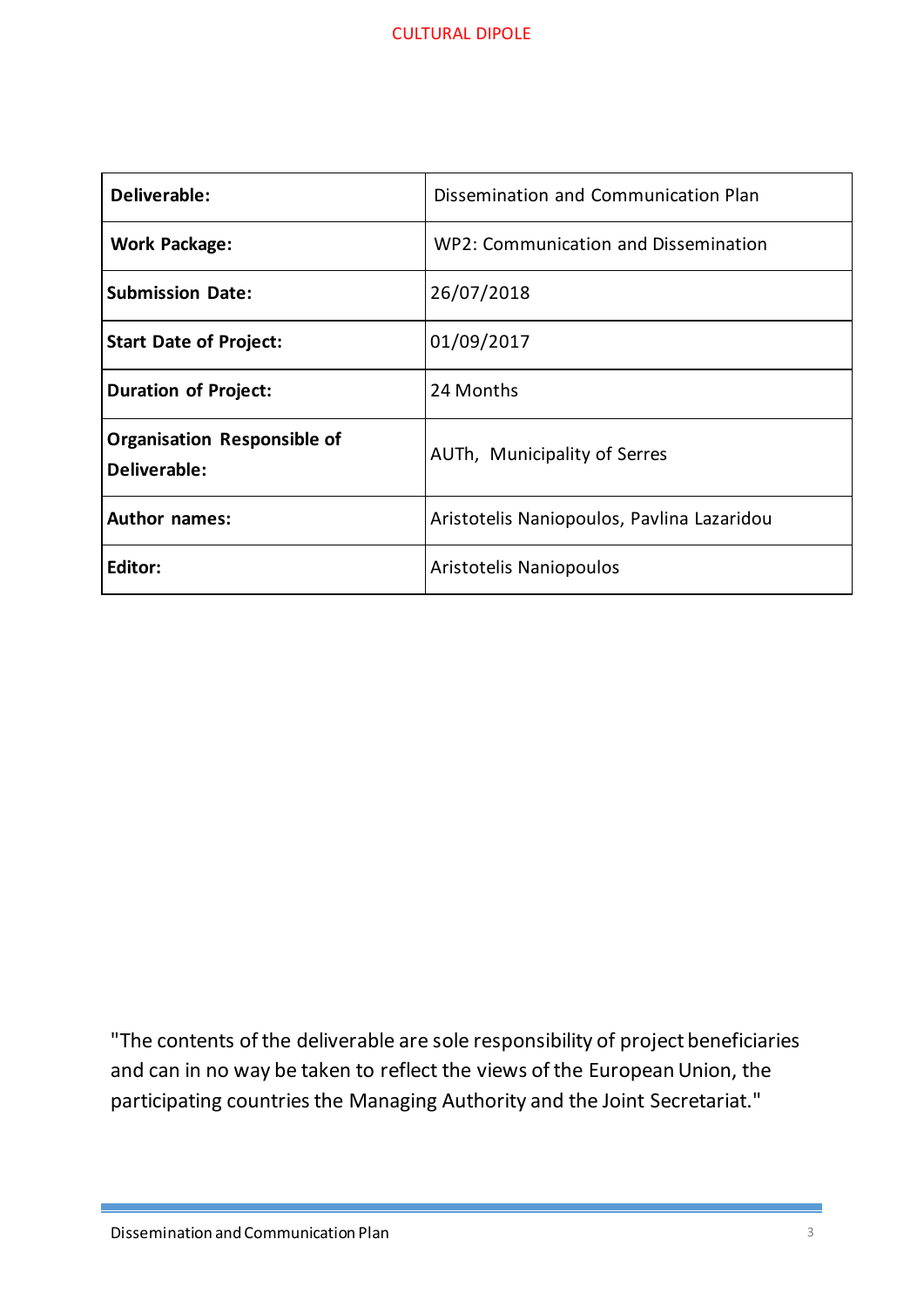# <span id="page-3-0"></span>**1 Introduction**

# <span id="page-3-1"></span>**1.1 Dissemination as part of the CULTURAL DIPOLE Work structure**

CULTURAL DIPOLE WP2, entitled "Communication and dissemination" incorporates CULTURAL DIPOLE activities related to:

- awareness, dissemination of results, communication with stakeholders and interested parties,
- exploitation of the project results focusing on the added value of CULTURAL DIPOLE and on the future steps.

Publicity, dissemination, communication and exploitation activities have been designed to reflect CULTURAL DIPOLE needs and characteristics and are closely related to the post-project continuation and sustainability plans.

WP2 incorporates activities related to publicity, communication and exploitation, runs all over the project duration and consists of three tasks, particularly:

## *Task 2.1: Awareness & Dissemination (leader AUTh)*

The main objective of this task is to ensure wide awareness of the project's actions and the participation of CULTURAL DIPOLE partners to related events such as conferences, meetings, info days, exhibitions, fairs, festivals, etc. The following communication measures will be implemented: project logo and graphical identity, information brochure and leaflet, publications on partners' websites and in scientific and/or specialised magazines, newsletters, participations in conferences, workshops, synergies with other projects. In addition, four publicity events are foreseen, two in Serres and two in Petrich. The first publicity event was implemented in Serres on the  $1<sup>st</sup>$  of June 2018. During the last month of the project a final public event will be organised for the promotion of the Thematic Museum "Constantin Xenakis" in Serres and the new Historical Museum in Petrich.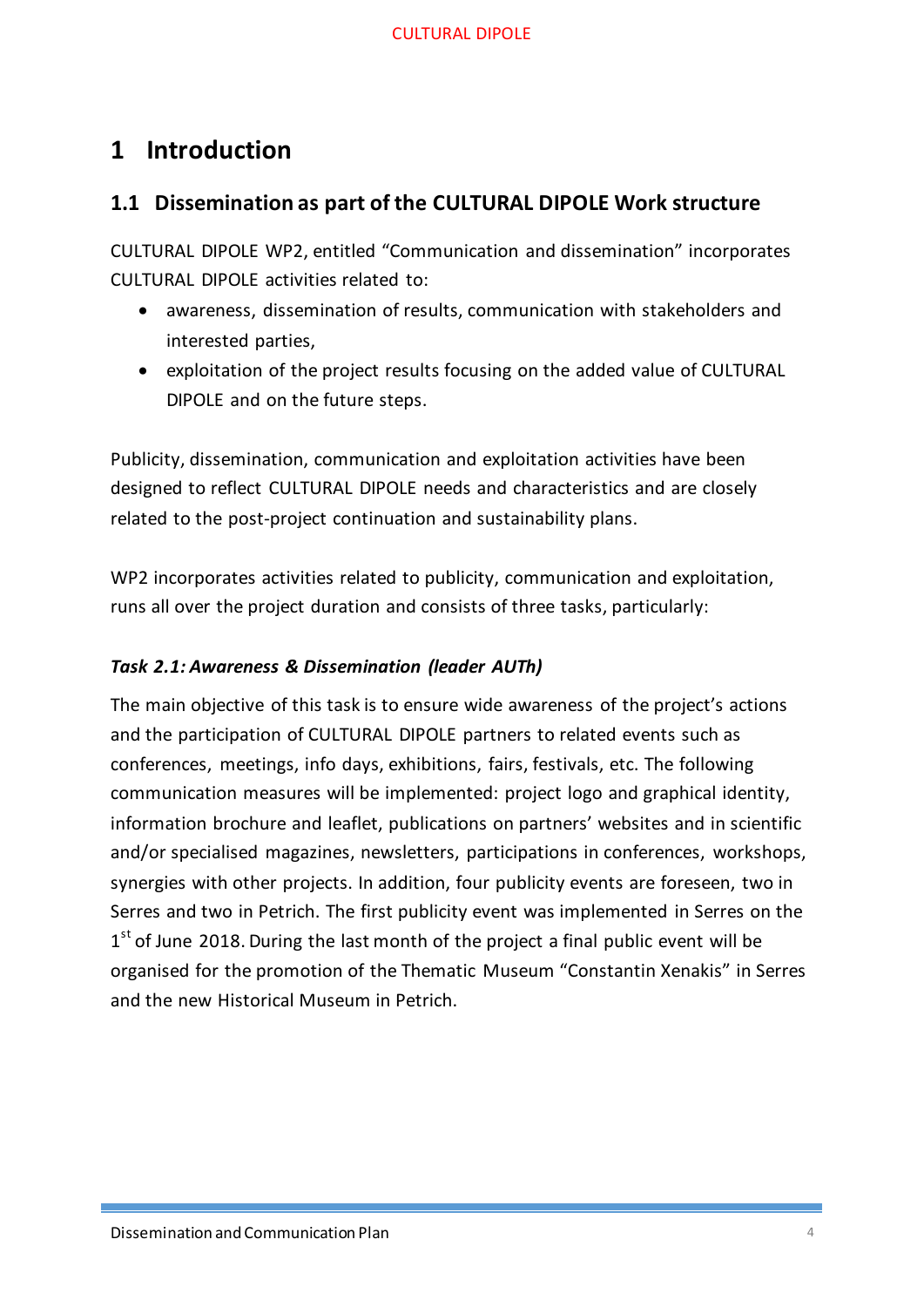## *Task 2.2 Online Communication and Marketing (leader AUTh)*

The project website and social networking presence will be major project dissemination tools. The website and the facebook page will be reviewed and upgraded continuously. The project website (which was created by AUTh) will be maintained for at least two years after the end of the project. In the framework of WP5, a website will be also developed for the Thematic Museum "Constantin Xenakis" in Serres and the existing website of the Museum in Petrich will be appropriately updated after the creation of the new Museum.

#### *Task 2.3 Marketing Strategy and Exploitation Plan (leader AUTh)*

This task incorporates all actions involved in setting up the environment for exploiting the project results and methods and for ensuring the sustainability of the Thematic Museum "Constantin Xenakis" in Serres and the new Historical Museum in Petrich. The "Marketing Strategy and Exploitation Plan" will be drafted at Month 16 and updated at the end of the project.

WP2 includes five deliverables:

- 1) Dissemination and communication plan
- 2) Production of communication materials and tools
- 3) Promotion activities
- 4) Publicity events
- 5) Marketing strategy, exploitation and sustainability plan

The following table presents the budget of WP2 allocated per partner and deliverable.

**Table 1.** WP2 budget per project beneficiary and deliverable

| <b>Deliverable</b> | <b>PB1:</b>         | <b>PB2:</b>         | <b>PB3:</b>          | <b>PB4:</b>          |
|--------------------|---------------------|---------------------|----------------------|----------------------|
|                    | <b>Municipality</b> | <b>Municipality</b> | <b>Aristotle</b>     | <b>Democritus</b>    |
|                    | of Serres           | of Petrich          | <b>University of</b> | <b>University of</b> |
|                    |                     |                     | <b>Thessaloniki</b>  | <b>Thrace</b>        |
| Dissemination and  | $0,00 \in$          | $0,00 \in$          | 1.504,00€            | $0,00 \in$           |
| communication      |                     |                     |                      |                      |
| plan               |                     |                     |                      |                      |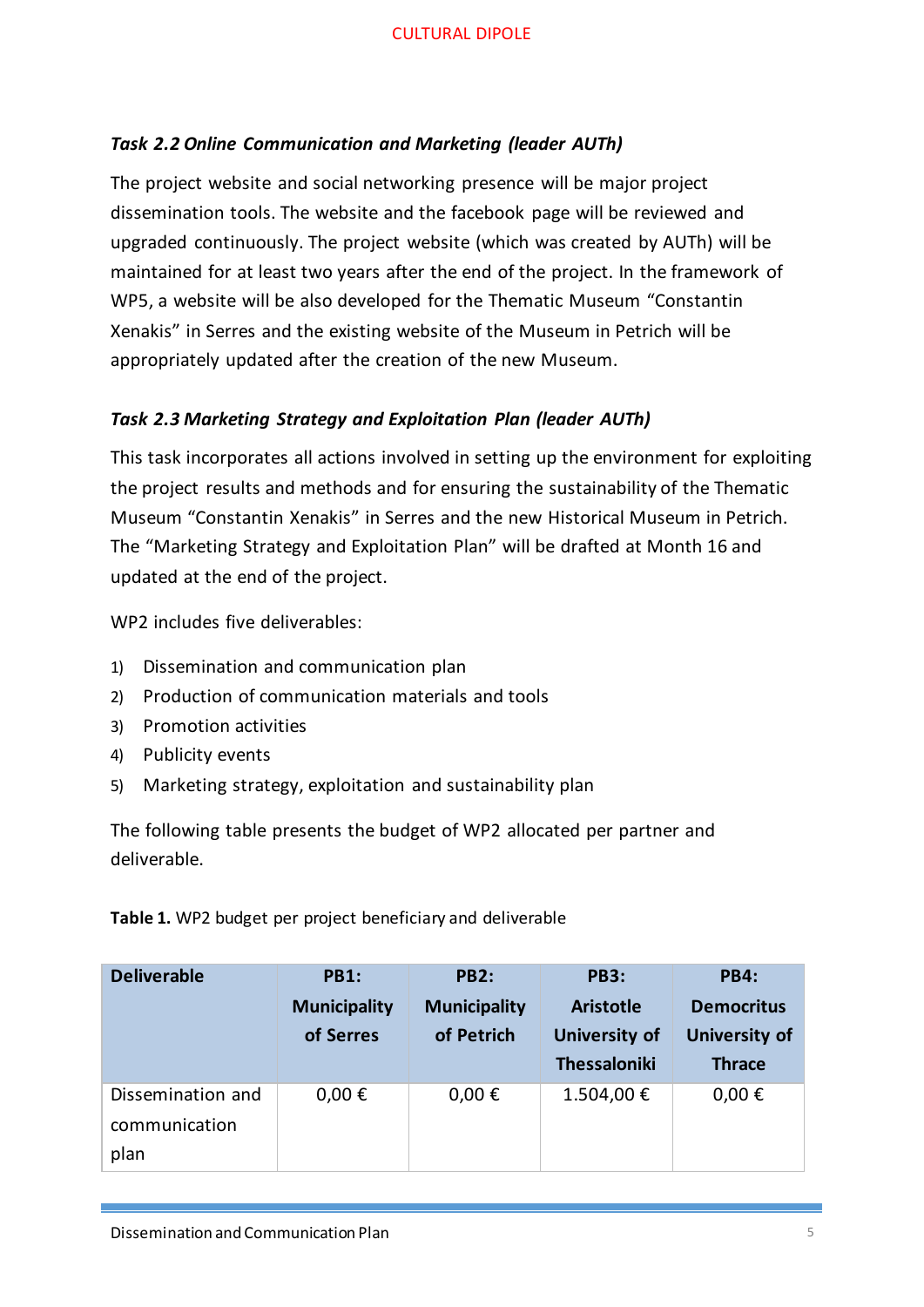| <b>Deliverable</b>      | <b>PB1:</b>         | <b>PB2:</b>         | <b>PB3:</b>         | <b>PB4:</b>          |
|-------------------------|---------------------|---------------------|---------------------|----------------------|
|                         | <b>Municipality</b> | <b>Municipality</b> | <b>Aristotle</b>    | <b>Democritus</b>    |
|                         | of Serres           | of Petrich          | University of       | <b>University of</b> |
|                         |                     |                     | <b>Thessaloniki</b> | <b>Thrace</b>        |
| Production of           | $0,00 \in$          | $0,00 \in$          | 9.760,00€           | $0,00 \in$           |
| communication           |                     |                     |                     |                      |
| materials and tools     |                     |                     |                     |                      |
| Promotion               | 100,00€             | 4.500,00€           | $0,00 \in$          | 1.808,50€            |
| activities              |                     |                     |                     |                      |
| <b>Publicity events</b> | 7.200€              | 6.559,90€           | 1.806,00€           | 786,00€              |
| Marketing strategy,     | $0,00 \in$          | $0,00 \in$          | 1.375,00 €          | $0,00 \in$           |
| exploitation and        |                     |                     |                     |                      |
| sustainability plan     |                     |                     |                     |                      |
| <b>Total</b>            | 7.300,00 €          | 11.059,90 €         | 14.445,00 €         | 2.594,50 €           |

# <span id="page-5-0"></span>**1.2 CULTURAL DIPOLE dissemination strategy**

Dissemination will take place in all phases of CULTURAL DIPOLE (M1-M24), with the dual objective of creating awareness, as well as receiving feedback from the identified target audience. Dissemination activities are expected to contribute to the validation of partial and overall project results.

The CULTURAL DIPOLE project partners are committed to invest time and resources in developing synergies and links among key stakeholders to ensure that project results reach the target audience and that these results will be exploited appropriately.

The aim of the CULTURAL DIPOLE dissemination strategy is to:

- create awareness and build loyalty;
- foster sustainability of the project outputs;
- promote the concept of CULTURAL DIPOLE as a good example of cross border cooperation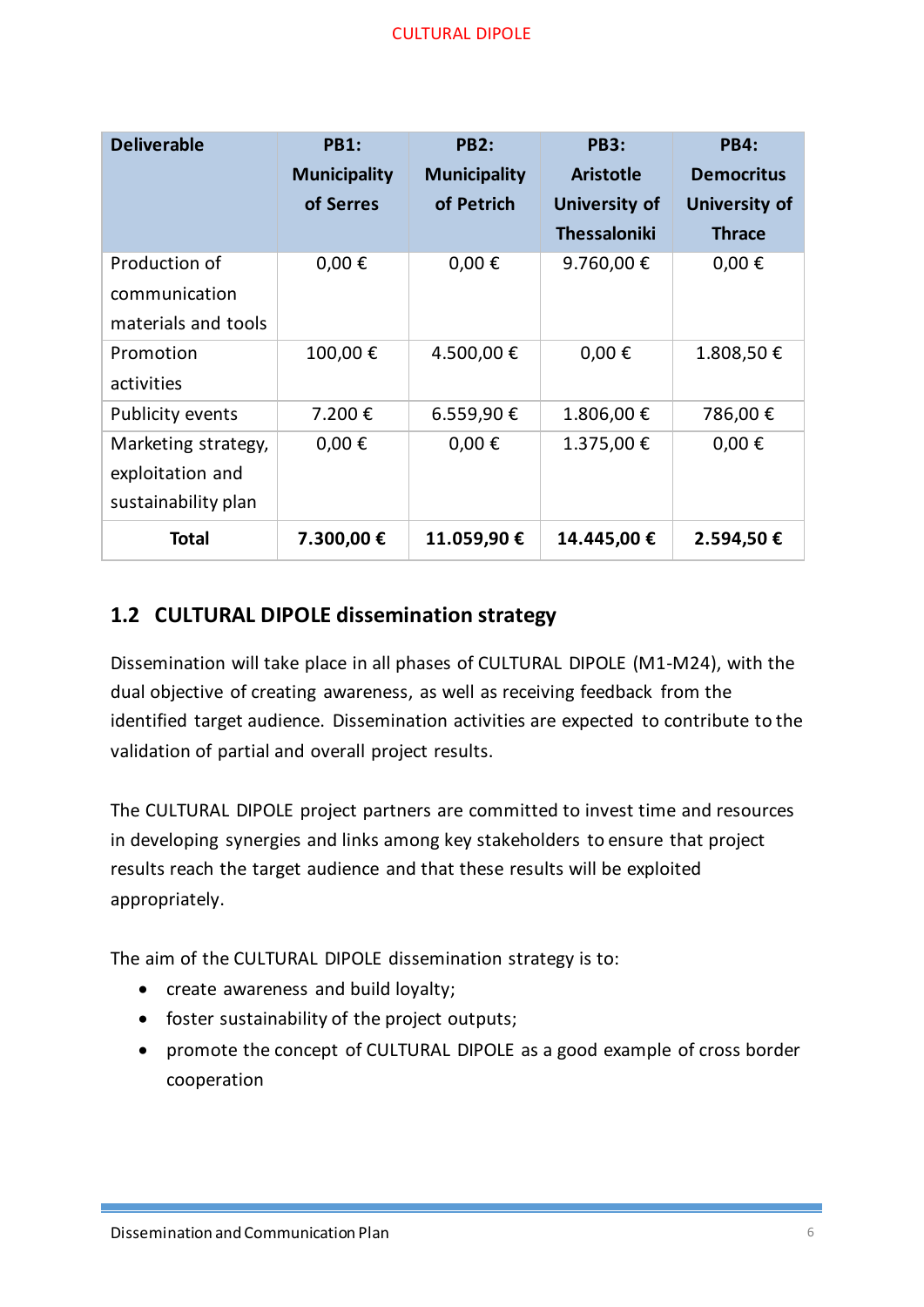The dissemination activities of CULTURAL DIPOLE will focus on spreading the results directly towards the involved participants, through the project website and social networking presence, as well as through direct contacts. Each partner will use all opportunities linked to the project's field of action to organise dissemination activities, extend cooperation, exchange knowledge and learn from other projects, and also to communicate the project results.

The communication plan caters for the best and the maximum dissemination and exploitation of the project's results. As every plan, the dissemination plan that is presented in this document may be subject to modifications, according to the progress of the project and the results.

# <span id="page-6-0"></span>**2 Communication plan**

# <span id="page-6-1"></span>**2.1 Outlining CULTURAL DIPOLE dissemination strategy**

Dissemination will take place in all phases of the project lifecycle, thus ensuring that the dissemination activities can fuction as a diffusion process as well as a mechanism to ensure feedback from users.

The Dissemination and Communication Plan intends to structure the consortium's main activities to unfold the dissemination of knowledge gained during and after the development of the CULTURAL DIPOLE project and its progress. Besides that, the activities of dissemination also aim to create awareness of the project results to all stakeholders. At the same time, it represents a vehicle to get feedback not only internally from the project consortium but - and again principally - from external bodies. The dissemination activities are thus expected to also contribute to the validation of the partial and overall project results.

The CULTURAL DIPOLE communication plan is based on the following key questions:

## **A. What to disseminate**

The following main outcomes have been initially identified for dissemination: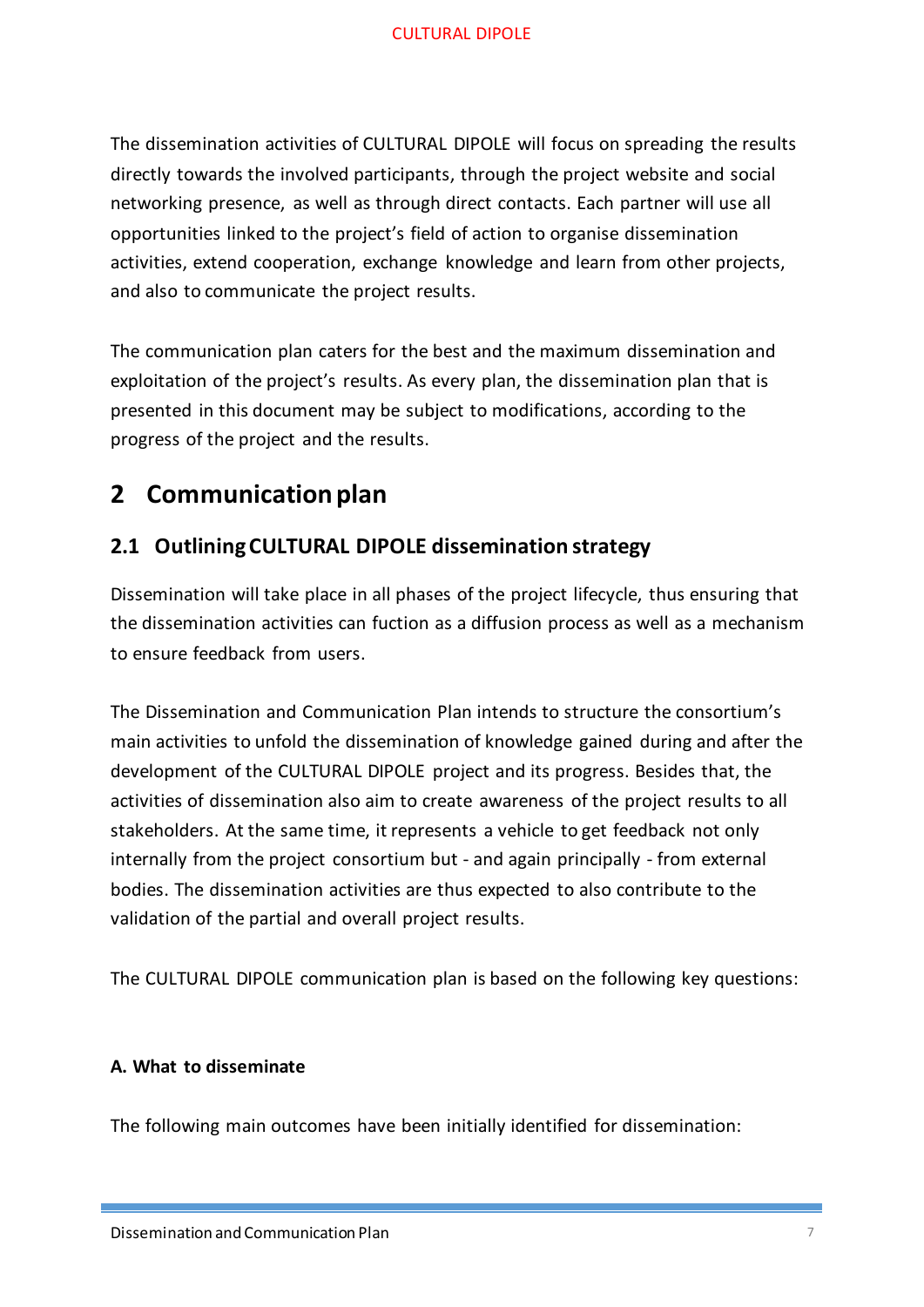- Creation of two cultural poles of European significance, one in Serres and one in Petrich which will create synergies and attract visitors from their neighbouring, national areas as well as from abroad.
- The creation of a Thematic Museum in Serres which will host the donation of the artist "Constantin Xenakis".
- The creation of a new Historical Museum in Petrich which will host the collection of valuable archaeological, historical and other objects, from the current Historical Museum.
- The application of an exemplary study in order to transform the Museum in Serres to a Nearly Zero Energy Building (NZEB).
- The application of provisions for creating an accessible Museum in Serres, in terms of physical (e.g wheelchair users) and sensory (e.g. blind people) accessibility.
- The application of provisions concerning energy consumption of buildings and their accessibility in the Museum of Petrich.
- The concept of CULTURAL DIPOLE as a good example of cross border cooperation towards promoting cultural heritage and tourism
- The fact that the two areas invest in culture as a mean to fight crisis.

## **B. To whom to disseminate**

In order to be effective, the project's dissemination strategy will be clear and specific about the most important and innovative elements of the project. CULTURAL DIPOLE will be selective about the choice of audience and be strategic about its approach to that audience.

CULTURAL DIPOLE's strategy will be based on:

- achieving reputation or a 'name in the field' by using the media (including social media), by participating in conferences and events and by preparing newsletters and publications on the project website and magazines
- organising publicity events in Serres and Petrich
- networking making and sustaining contacts with stakeholders, interested parties and relevant Institutions, Event Organisers
- being contactable, accessible and creative.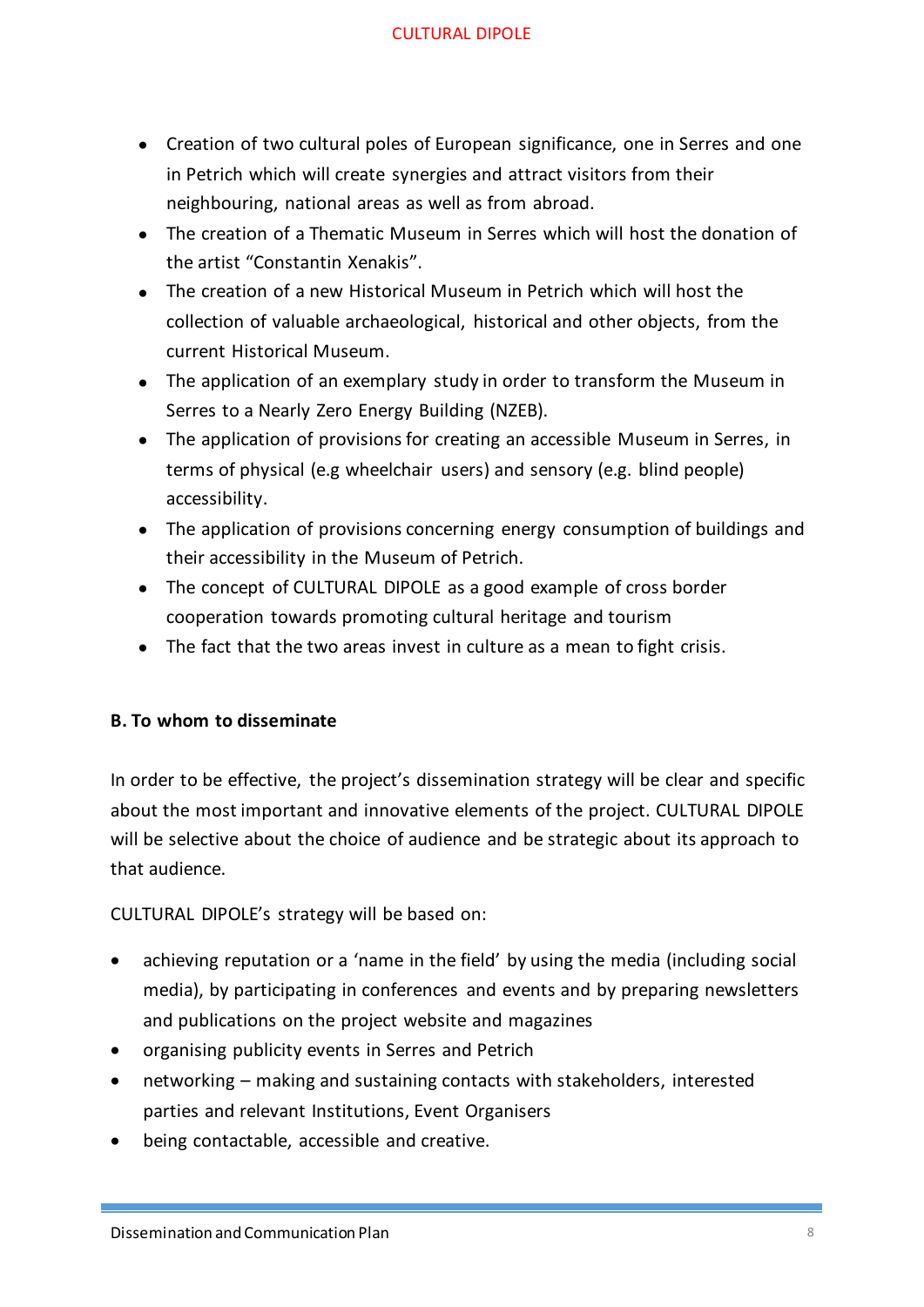CULTURAL DIPOLE will involve various stakeholders from different organisational, economic and social contexts. The core group of stakeholders is comprised by:

- General public
- Local, regional, national, European and specialized mass-media
- European Commission and members of the European parliament
- Local, regional and national authorities
- Local population of Serres and Petrich
- Tourist stakeholders
- Entrepreneurs
- Staff of Museums and relevant Institutions
- Tourists in general
- Tourists using the route via Bulgaria to Greece particularly: east Serbia inhabitants, Romania inhabitants
- Visitors with disability
- Visitors interested in art and history
- Students from the wider cross-border area

## **C. When to disseminate**

In order to ensure that the timing of activities is appropriate, we identify three dissemination stages:

- Early in the project, dissemination aims to ensure that the project is addressing the needs of its target groups and that is creating awareness and understanding of its activities both within the consortium and among peer groups. A dialogue mechanism with the target group will be initiated, enabling it to provide constant feedback during the full course of the project.
- During the project, dissemination is about receiving feedback from target groups and stakeholders, also adjusting the project's strategy and developed components in order to maximize effectiveness and efficiency. At this stage it is also important to inform the community about the results of the project and ensure appropriate peer review. Project results will be published in high-quality journals and presented in workshops, seminars, conferences and other events.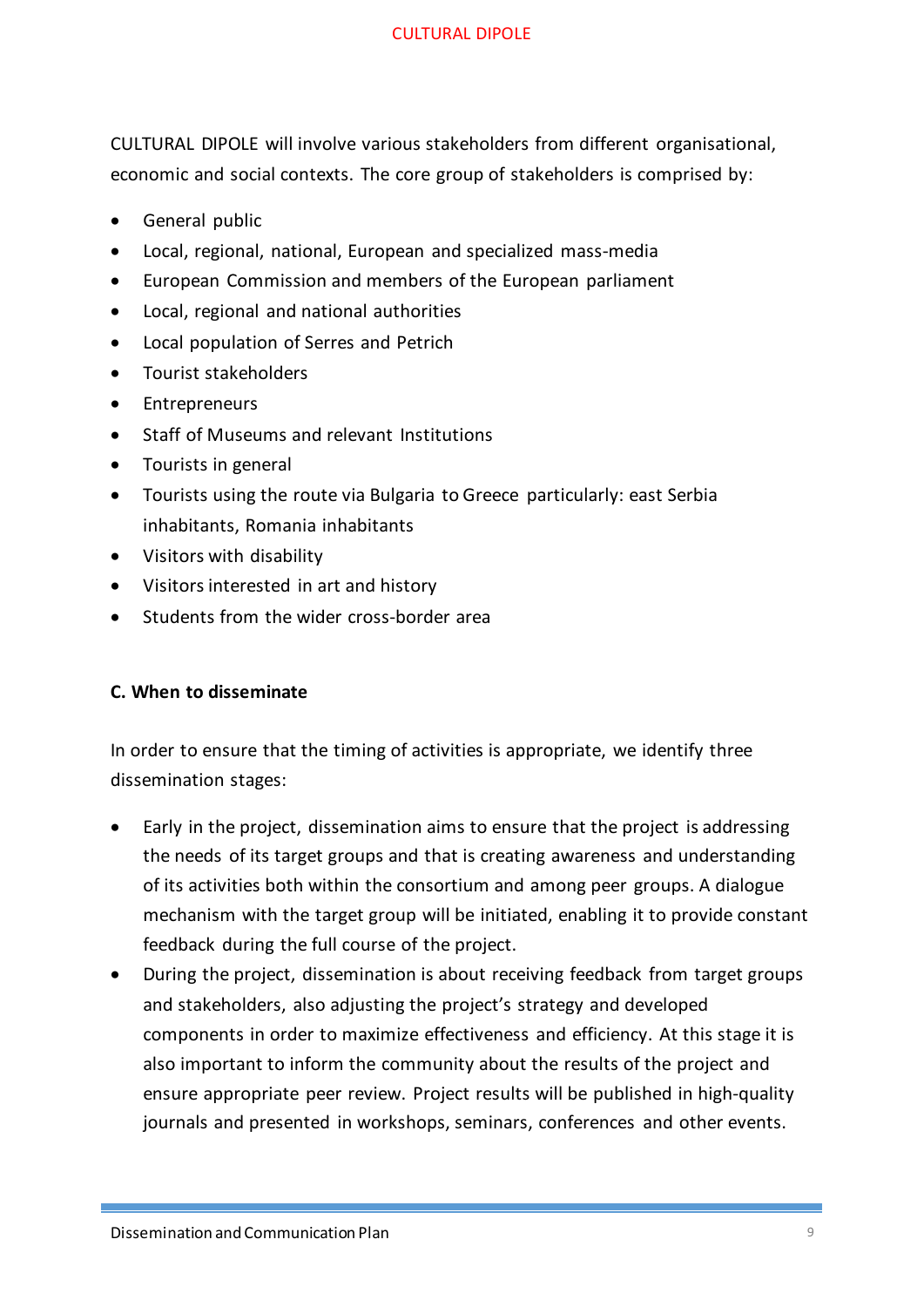Online marketing activities will ensure wide participation of the target audience and the general public in the project.

• At the end of the project, dissemination will publicise more generally the project's outputs, the lessons learnt, and the benefits gained. Such dissemination will also aim to build up a constituency of support for the project's follow-up activities. Dissemination activities will focus on providing evidence to support the promotion of CULTURAL DIPOLE in other border cities and areas.

#### **D. How to disseminate, i.e. identifying specific dissemination strategies and vehicles**

The dissemination strategy includes activities that can be divided into internal and external dissemination according to the target audiences they are addressed to.

The internal dissemination includes the instruments and activities that intend to give awareness of the results destined for the consortium members and that are not available to the public in general. This kind of dissemination includes:

- Project meetings
- Information exchange through email communication
- Video and Phone Conferencing
- Reports, publications, deliverables, etc.

The external dissemination is referred to activities and means which create awareness of the project's partial and overall results and document the project's progress. The target of those dissemination activities is specific users and interest groups that were identified above as well as the general public.

CULTURAL DIPOLE proposes a mixed approach for the effective dissemination of its aims and results, facilitated by a variety of activities, both external and internal.

The general dissemination activities that are being carried out in the project are listed below (table 2).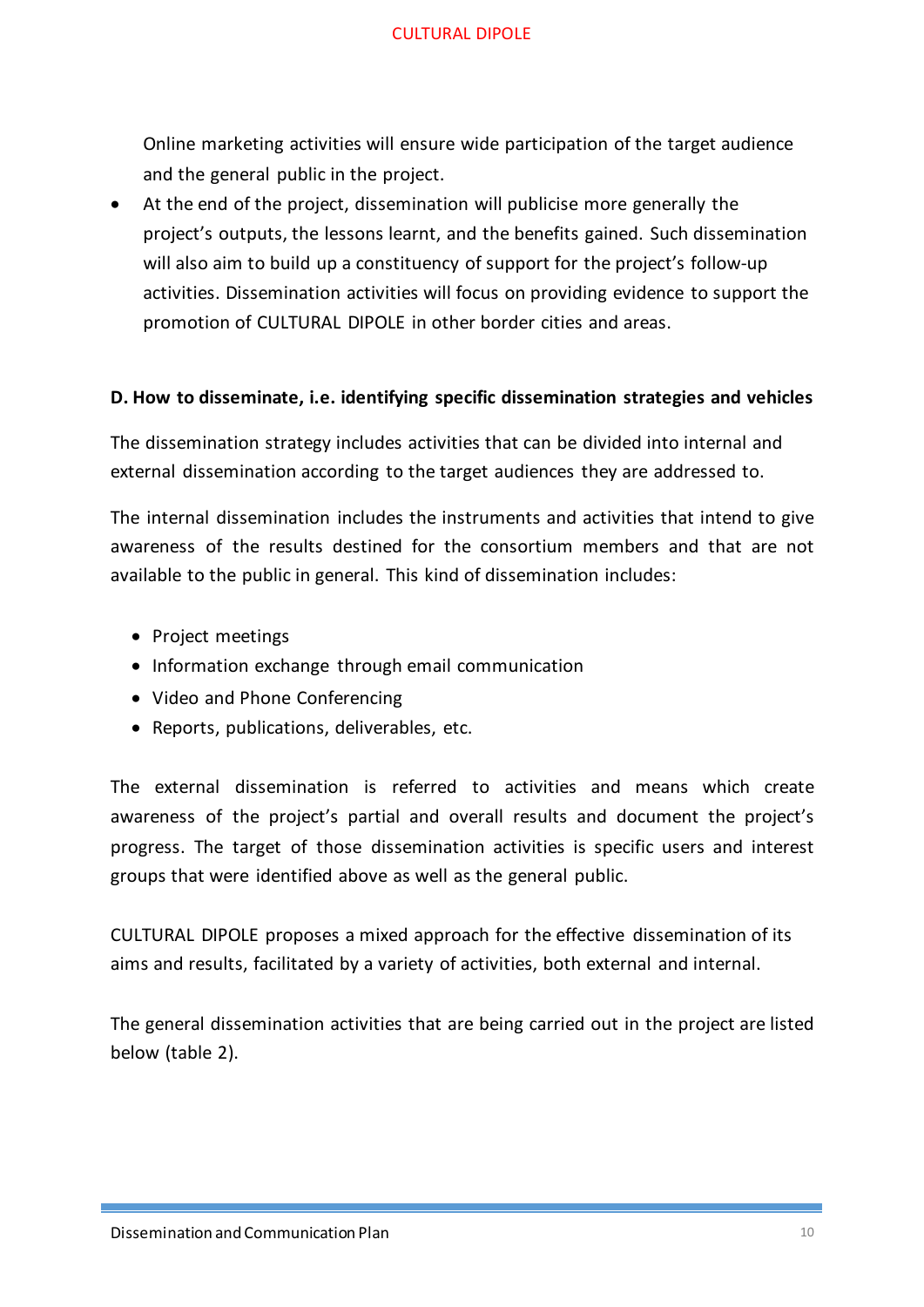|                 | <b>Activities</b>                                                                       | <b>Main Means</b>                                                                                                                                                                                                                                                                                       |  |  |
|-----------------|-----------------------------------------------------------------------------------------|---------------------------------------------------------------------------------------------------------------------------------------------------------------------------------------------------------------------------------------------------------------------------------------------------------|--|--|
| <b>Internal</b> |                                                                                         | Project Meetings (physical, virtual)<br>٠<br><b>Project Reports</b><br>Publications, Deliverables (common<br>templates)<br>e-Mail Lists<br>$\blacksquare$<br>Online tools<br>٠                                                                                                                          |  |  |
|                 | <b>Dissemination on</b><br>the Internet                                                 | Project Website<br>٠<br>Publications on the project website<br>٠<br>and on the partners' websites<br>Facebook account<br>$\blacksquare$                                                                                                                                                                 |  |  |
| <b>External</b> | Communication<br>activities/<br><b>Distribution of</b><br>Promotion<br><b>Materials</b> | Project Logo and visual identity<br>٠<br>Outputs' templates<br>Publications in scientific/ specialized<br>٠<br>magazines<br>Press conferences<br>٠<br><b>Press Releases</b><br>٠<br><b>Newsletters</b><br>٠<br>Presentations to the public<br>٠<br>Project Leaflet, Brochure<br>٠<br>Project video<br>٠ |  |  |
|                 | Organisation/<br>Participation of/ in<br><b>Events</b>                                  | Implementation of publicity events in<br>Serres and Petrich<br>Participation and presentation of the<br>٠<br>CULTURAL DIPOLE project in conferences,<br>workshops, exhibitions, symposia, cultural<br>events                                                                                            |  |  |

**Table 2.** The mixed synthesis of CULTURAL DIPOLE dissemination strategy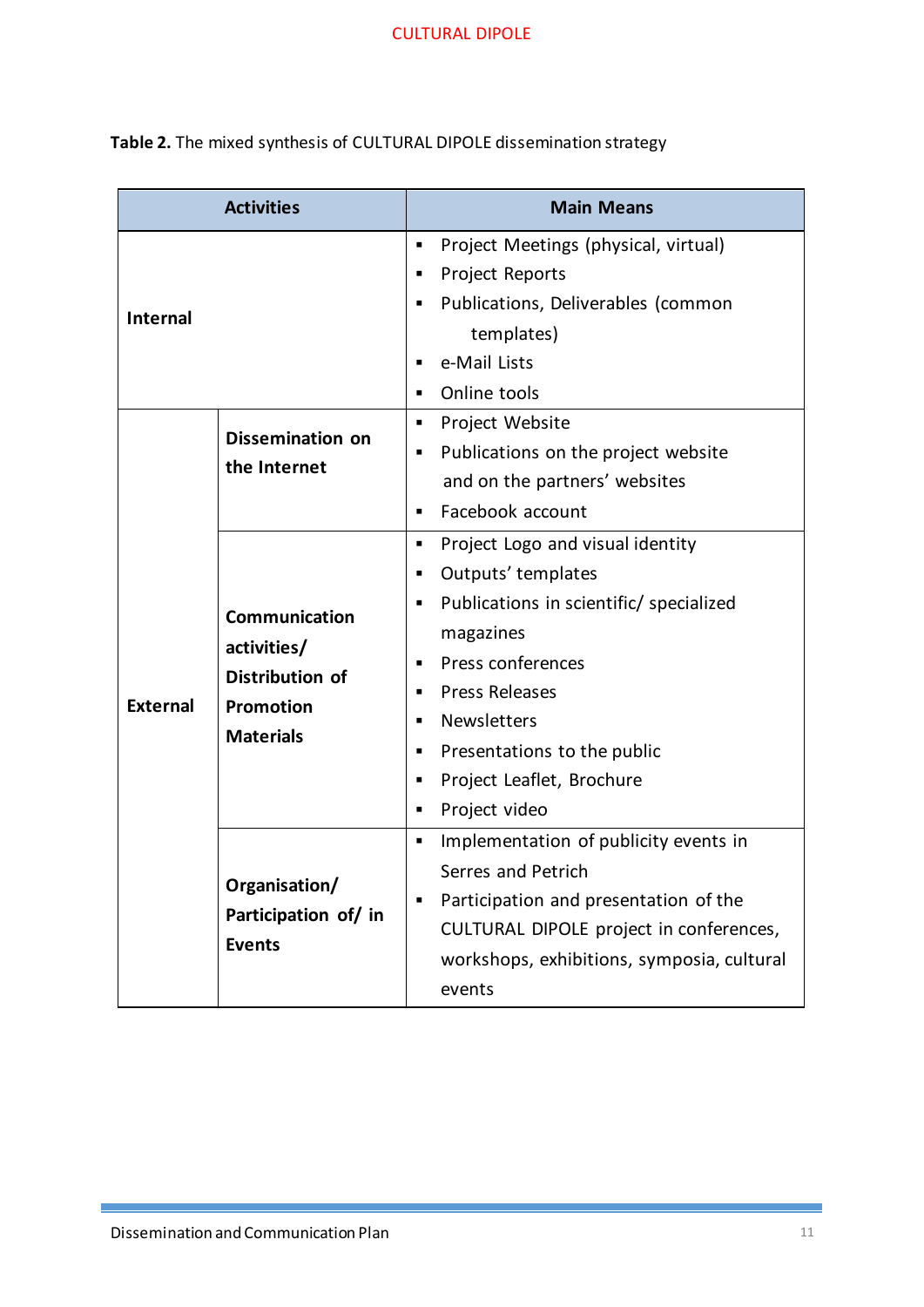| <b>Activities</b>   | <b>Main Means</b>                       |  |  |
|---------------------|-----------------------------------------|--|--|
|                     | • Personal Contacts with Key People     |  |  |
|                     | Participation in Workshops/ Conferences |  |  |
| <b>Establishing</b> | Project Meetings (formal & informal)    |  |  |
| <b>Contacts</b>     | Continuation activities                 |  |  |
|                     | Synergies with Museums and relevant     |  |  |
|                     | Institutions, Event Organisers          |  |  |

These activities will be carried out with the main aim to:

- Inform and generate discussion on promotion of cultural heritage for tourist purposes in the cross border region
- Receive feedback
- Present the project to involved stakeholders
- Present and discuss the results of the project
- Generate awareness about the impact of the CULTURAL DIPOLE project and outcomes

# <span id="page-11-0"></span>**2.2 Communication Tools**

## <span id="page-11-1"></span>**2.2.1 Project Logo and visual identity**

The project logo plays an important role in creating the project identity. It is included in all documents, dissemination materials, presentations in events and conferences and online channels.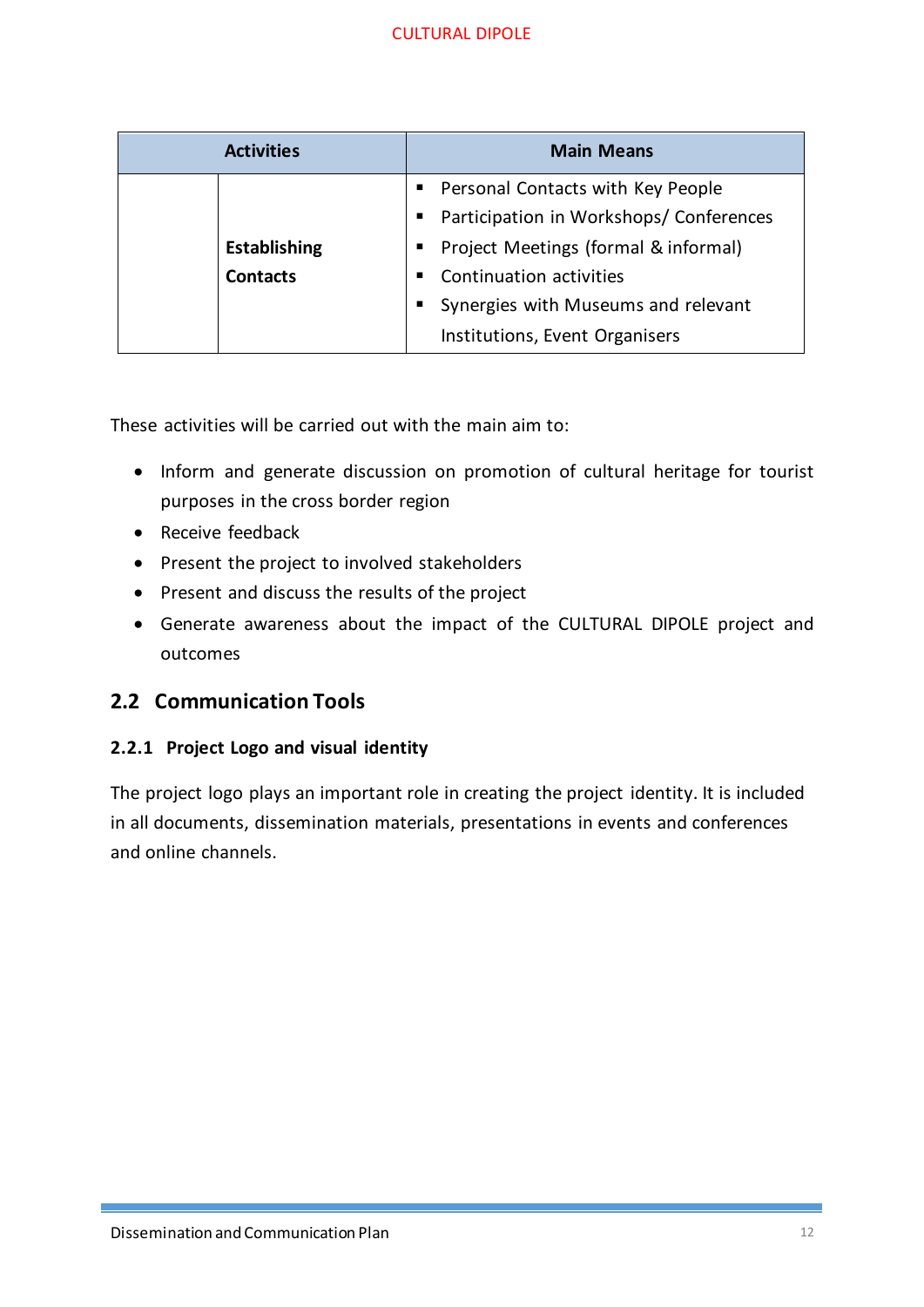

**Figure 1.** CULTURAL DIPOLE project logo

It will be used in parallel with the following logo of Interreg programme Greece - Bulgaria:



**Figure 2.** INTERREG GREECE-BULGARIA logo

## <span id="page-12-0"></span>**2.2.2 CULTURAL DIPOLE website**

CULTURAL DIPOLE website has been developed in English, Greek and Bulgarian as one of the main dissemination tools. It will be regularly updated throughout the whole duration of the project and it will be maintained at least two years after the project completion. The CULTURAL DIPOLE website has been designed to be accessible according to Web Accessibility Initiative (WAI) guidelines of the World Wide web Consortium (W3C).

The Home Page of the CULTURAL DIPOLE website is: **[www.culturaldipole.eu](http://www.culturaldipole.eu/)**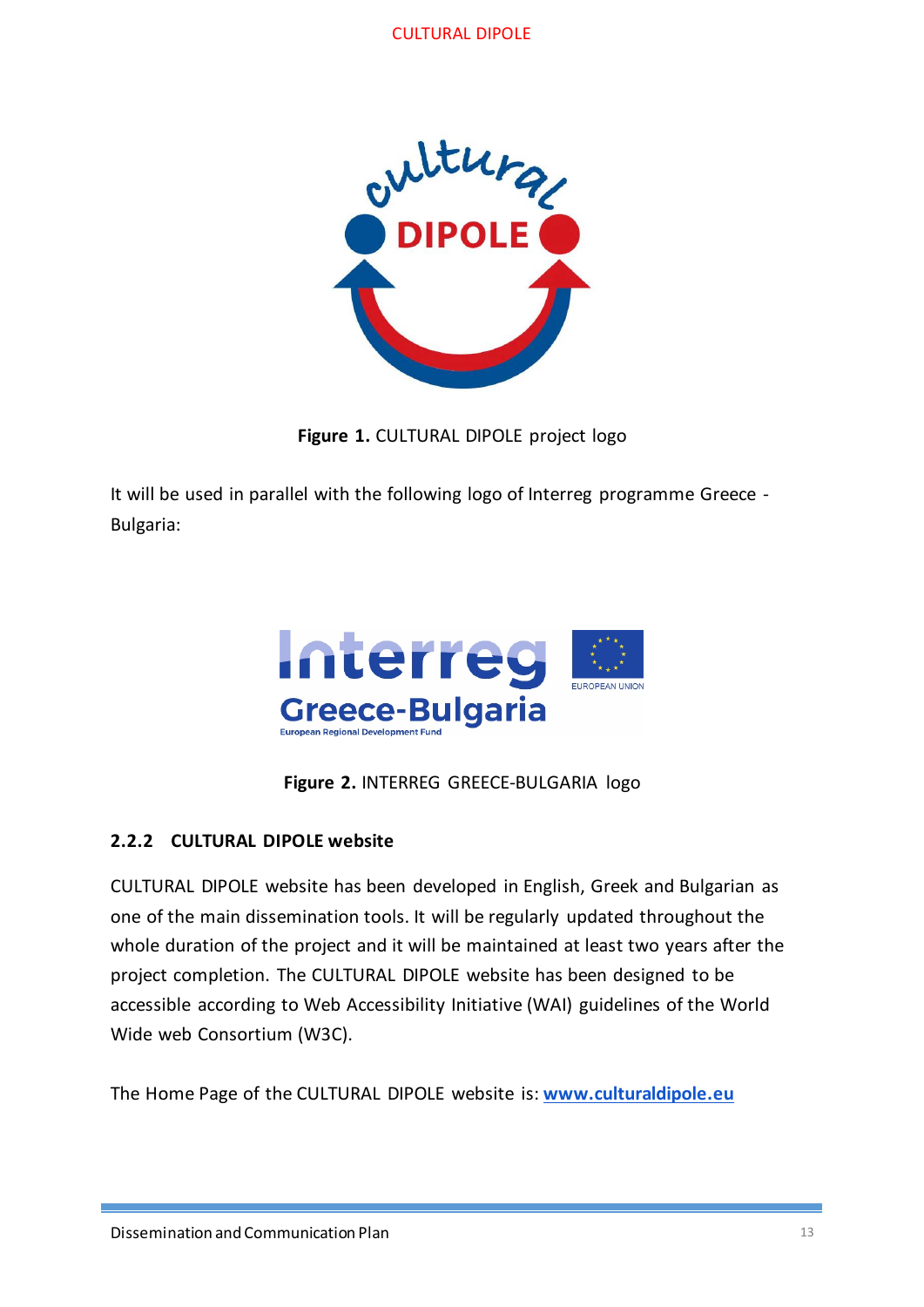

The eligible area of the Programme consists of the Region of Eastern Macedonia-Thrace (Regional Units of Evros, Kavala, Xanthi, Rodopi and Drama) and the Region of Central Macedonia (Regional Units of Thessaloniki and Serres) in Greece and the South-Central Planning Region and South-West Planning Region (Districts of Blagoevgrad, Smolyan, Kardjali and Haskovo) in Bulgaria.

Cooperation Programme.



**INVESTORS IN CULTURE for** fighting crisis

**Figure 3.** CULTURAL DIPOLE project website

#### <span id="page-13-0"></span>**2.2.3 CULTURAL DIPOLE social media accounts**

Through Facebook, information about the project status and activities is posted to the public. The creation and maintenance of social media accounts will assist in sharing information about the project status and activities. The social networking page will be updated through the whole duration of the project by adding content and news. In addition, the social media account will be maintained for at least two years after the end of the project, to highlight the added value of CULTURAL DIPOLE through the further dissemination and exploitation of project research results and tools.

The project's Facebook account is the following: **<https://www.facebook.com/culturaldipole/>**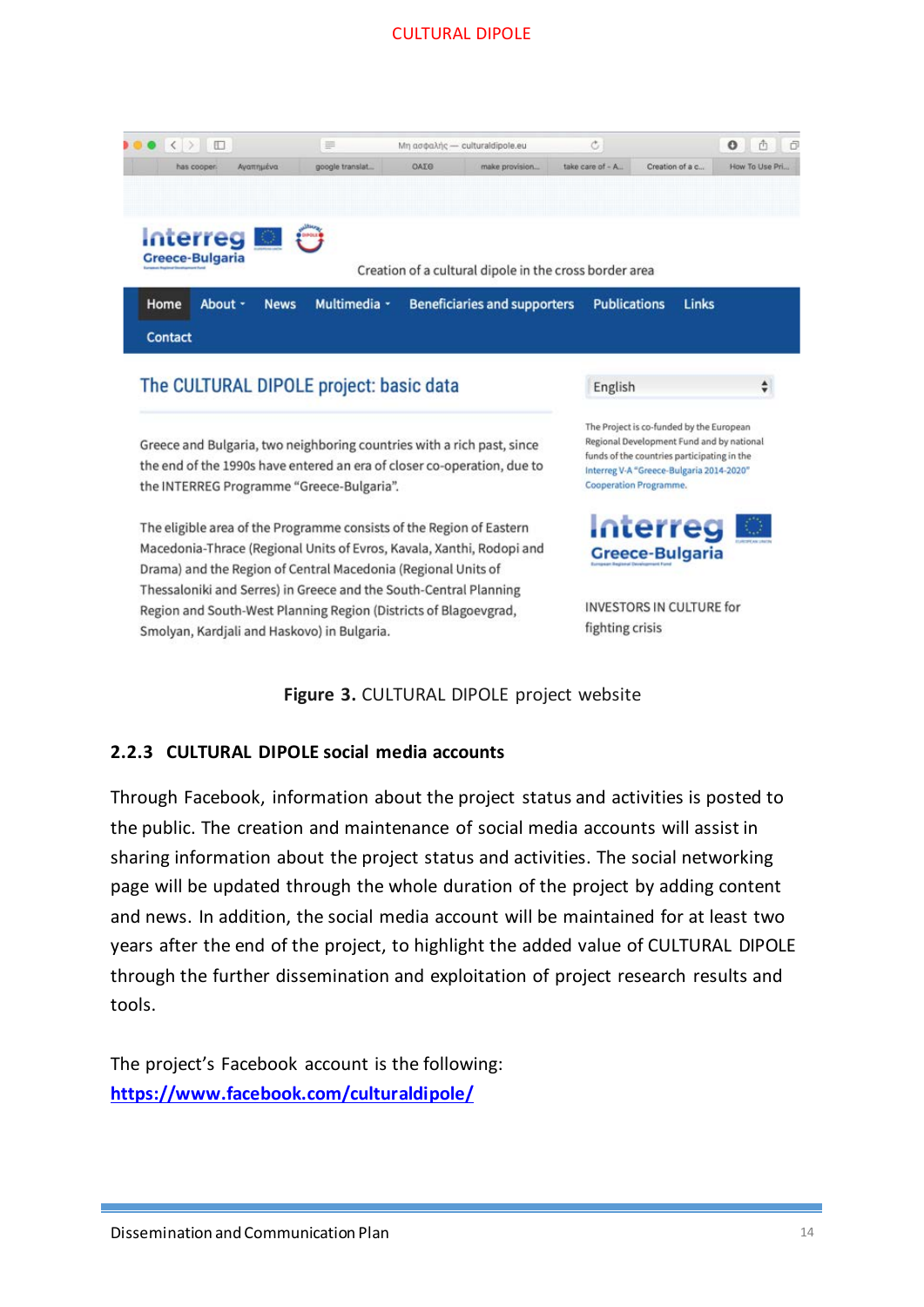



## <span id="page-14-0"></span>**2.2.4 CULTURAL DIPOLE leaflet and brochure**

The CULTURAL DIPOLE leaflet has been developed in English, Greek and Bulgarian. 700 hard copies will be distributed to events which partners prepare or where participate in. Copies of the leaflet may also be distributed electronically to partners' networks of contacts. A brochure will be also prepared during the last months of the project to present the project outcomes and achievements. At least 500 hard copies of the brochure will be produced. The leaflet and brochure will be uploaded in CULTURAL DIPOLE webpage and the Programme's webpage as well.

## <span id="page-14-1"></span>**2.2.5 CULTURAL DIPOLE templates**

In order for the project to have an easily recognizable graphical identity, templates for text documents and presentations have been developed and made available. Templates include the CULTURAL DIPOLE deliverables' and document template, the CULTURAL DIPOLE presentation template, the CULTURAL DIPOLE agenda template,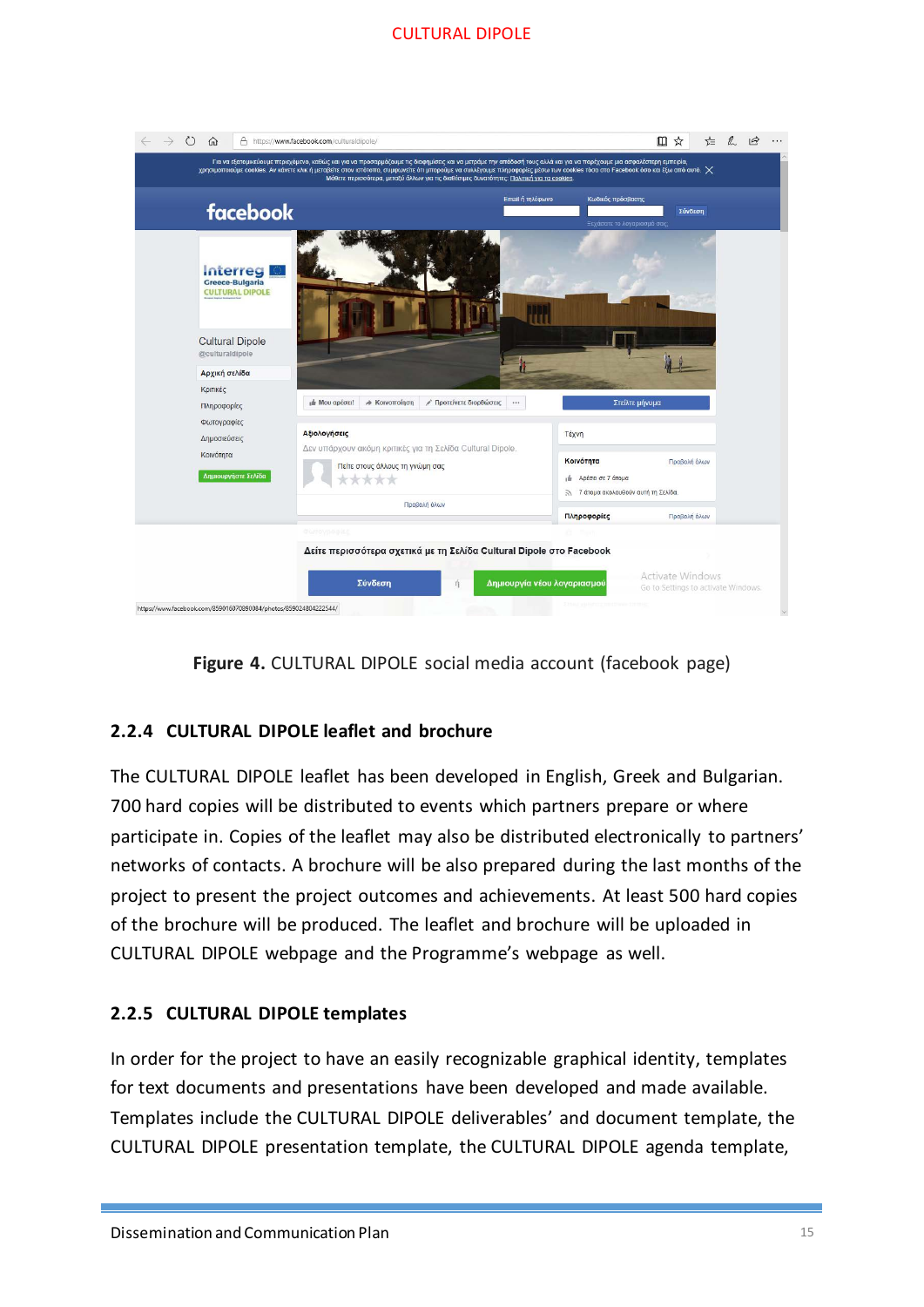the CULTURAL DIPOLE attendance register template, the CULTURAL DIPOLE minutes' template.



**Figure 5.** CULTURAL DIPOLE project deliverables' and document template



**Figure 6.** CULTURAL DIPOLE project presentation template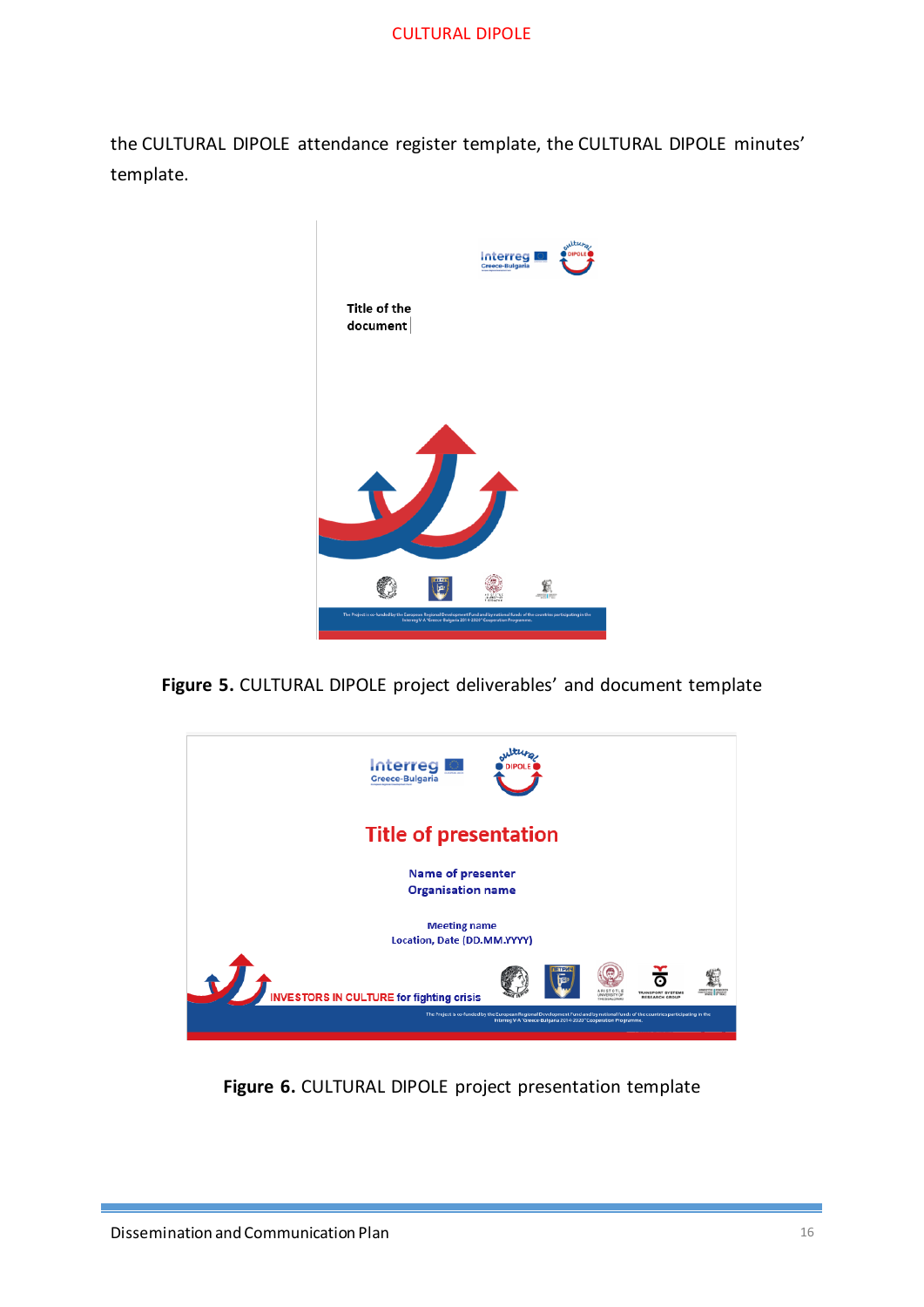## <span id="page-16-0"></span>**2.2.6 Public final event**

A final conference will be organised after the final project meeting which will be implemented in Serres in order to inform the general public about the project results and achievements. A press release will be published in English, Greek and Bulgarian and the conference will be appropriately disseminated through the media.

#### <span id="page-16-1"></span>**2.2.7 Media relations**

In the framework of CULTURAL DIPOLE various communication activities in the field of media relations are foreseen, in order to reach the general public. A contact database of relevant contact persons/ journalists will be set up at the beginning of the project to facilitate and establish the communication with the local, regional and national media. More specifically, the following activities will be implemented during the project lifetime:

#### **a) Press conferences**

A press conference has already been implemented in Serres. Another one will be organised at the opening of the Museums and an intermediate one depending on the local conditions.

## **b) Press releases**

One press release has already been produced in Greek for the official beginning of the project. Another press release has been produced in Greek, English and Bulgarian concerning the implementation of the kick off meeting which was held on the  $16<sup>th</sup>$  of November 2017 in Serres. In addition, a press release was published in Greek media about the implementation of the first publicity event of the project in Serres, on the  $1<sup>st</sup>$  of June 2018. At least 4 other press releases will be produced by the end of the project.

## **c) Publications in magazines**

Publications in specialized magazines, scientific journals and electronic media will be produced by Aristotle University of Thessaloniki and Democritus University of Thrace throughout the whole lifetime of the project. Municipality of Serres and Municipality of Petrich will contribute in the preparation of the publications, by providing appropriate information and material.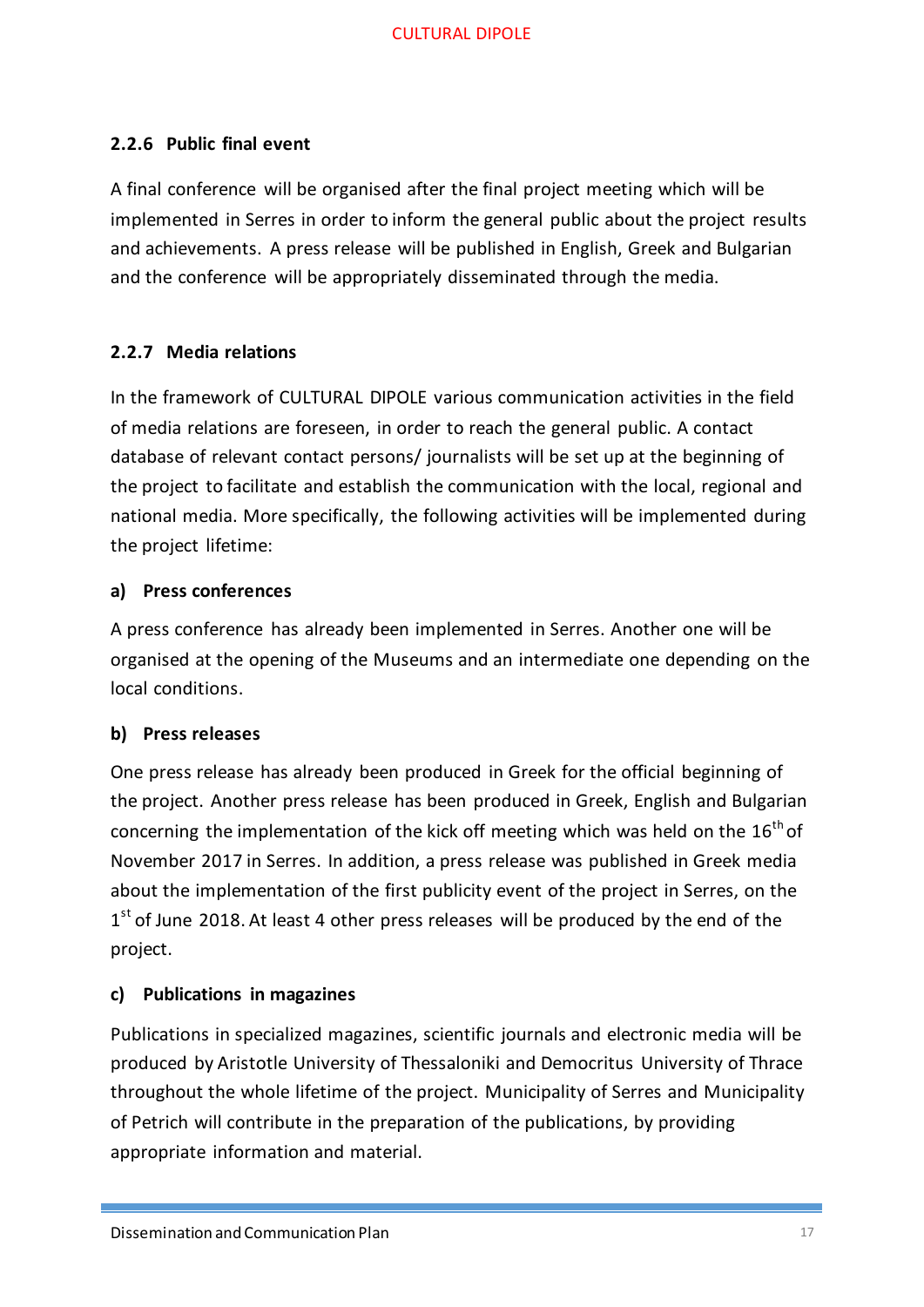## <span id="page-17-0"></span>**2.2.8 Publication of Newsletters**

Newsletters that summarize major findings and advances of the project, relevant to different user groups will be distributed among CULTURAL DIPOLE partners and identified users. The target is for the consortium to publish two newsletters every year.

## <span id="page-17-1"></span>**2.2.9 Project video**

One "visual presentation" of the project in the form of a video presenting the project will be developed. The project video will be produced in English, Greek and Bulgarian (subtitles) and will be used to promote the overall project activities. AUTh is responsible for the development of the CULTURAL DIPOLE video. In WP5, a video in sign language will be also produced for the Thematic museum "Constantin Χenakis" in Serres in order to provide information to visitors with hearing problems.

#### <span id="page-17-2"></span>**2.2.10 Presentations to the public**

During the project, presentations to the public of CULTURAL DIPOLE will be organised in Serres and Petrich with the participation of archaeologists and art historians.

## <span id="page-17-3"></span>**2.2.11 Participation in events**

The project results will be presented in appropriate events (e.g. conferences, workshops, fairs, festivals, etc.) implemented at local, regional, national and international level.

#### <span id="page-17-4"></span>**2.2.12 Publicity events**

Municipality of Serres is responsible for organising two publicity events in Serres and Municipality of Petrich is responsible for organising two publicity events in Petrich. The first publicity event has been already implemented in Serres on the  $1<sup>st</sup>$  of June 2018. AUTh and DUTH are intended to provide assistance in the implementation of the publicity events and will actively participate in them.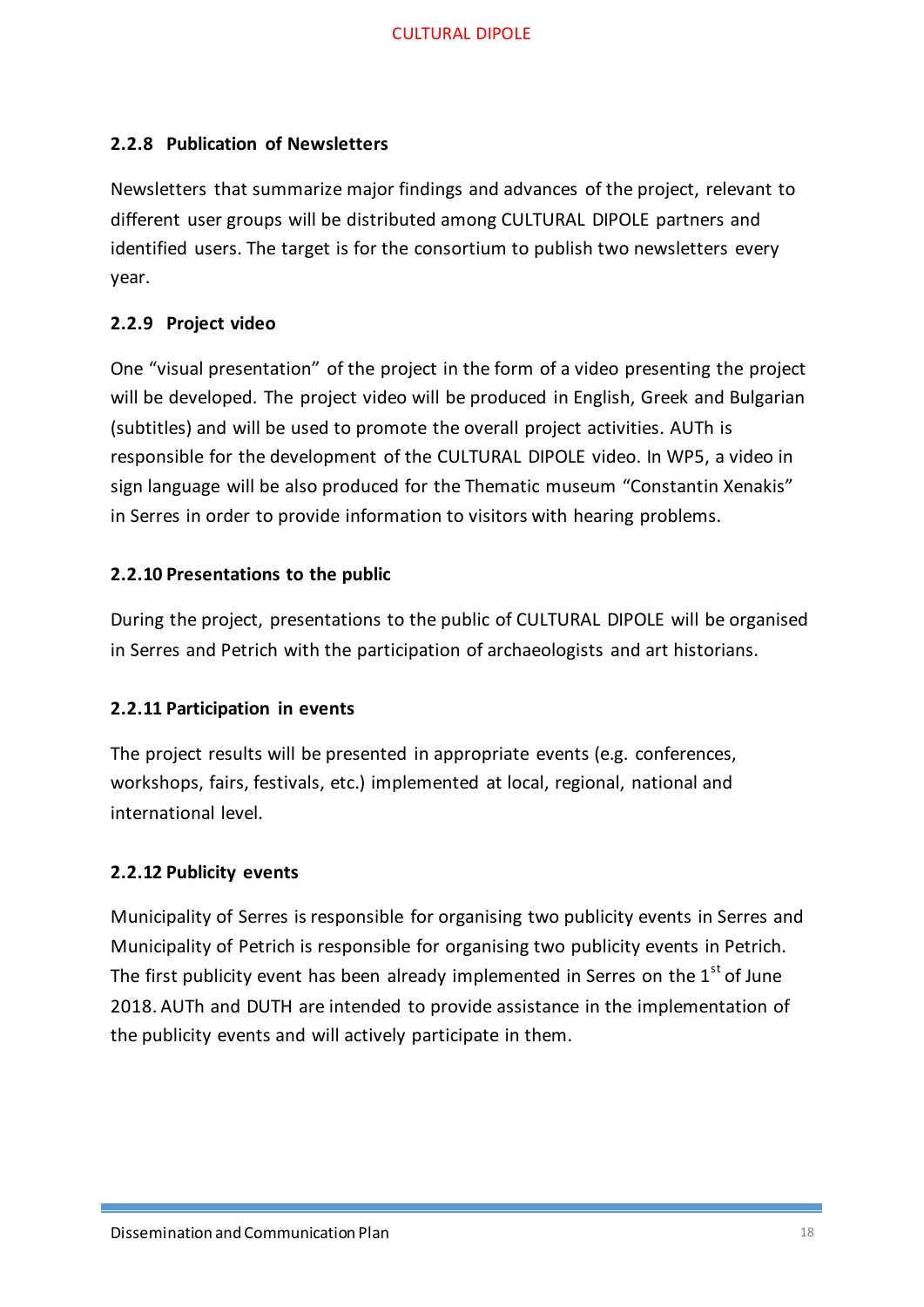#### <span id="page-18-0"></span>**2.2.13 Posts on websites**

Publicity material, information and news concerning CULTURAL DIPOLE will appear on the project website and also on partners' websites both in English and local language.

**Table 3.** CULTURAL DIPOLE project dissemination tools

| <b>Objective</b>  | <b>Actions required</b>                 | Partner in charge  |  |
|-------------------|-----------------------------------------|--------------------|--|
| <b>Create the</b> | Development of the project logo         | <b>AUTh</b>        |  |
| project's         | Graphical design of the information,    | <b>AUTh</b>        |  |
| graphical         | brochure and leaflet                    |                    |  |
| identity          | Graphical design of the project website | <b>AUTh</b>        |  |
|                   | Design of CULTURAL DIPOLE templates     | <b>AUTh</b>        |  |
| <b>Create the</b> | <b>CULTURAL DIPOLE website</b>          | <b>AUTh</b>        |  |
| project's         | <b>CULTURAL DIPOLE Facebook account</b> | <b>AUTh</b>        |  |
| online identity   | Online marketing                        | <b>AUTh</b>        |  |
|                   | CULTURAL DIPOLE project video           | <b>AUTh</b>        |  |
| Inform the        |                                         | DUTH, AUTh/        |  |
| community         |                                         | Municipality of    |  |
| and the           | Scientific publications                 | Serres and         |  |
| general public    |                                         | Municipality of    |  |
| about the         |                                         | Petrich            |  |
| project           | <b>Newsletters</b>                      | <b>ALL</b>         |  |
|                   | Press releases/ Press conferences/      | <b>ALL</b>         |  |
|                   | Presentations to the public             |                    |  |
| <b>Establish</b>  | Participations in conferences,          | <b>ALL</b>         |  |
| networking        | workshops and cultural events           |                    |  |
| activities        | Synergies with other projects, Museums  | <b>ALL</b>         |  |
|                   | and Institutions, Event Organisers      |                    |  |
|                   |                                         | Municipality<br>οf |  |
| Organise          | Two publicity events in Serres and two  | Serres<br>and      |  |
| events            | in Petrich.                             | of<br>Municipality |  |
|                   | One final public event.                 | Petrich/ AUTh and  |  |
|                   |                                         | <b>DUTH</b>        |  |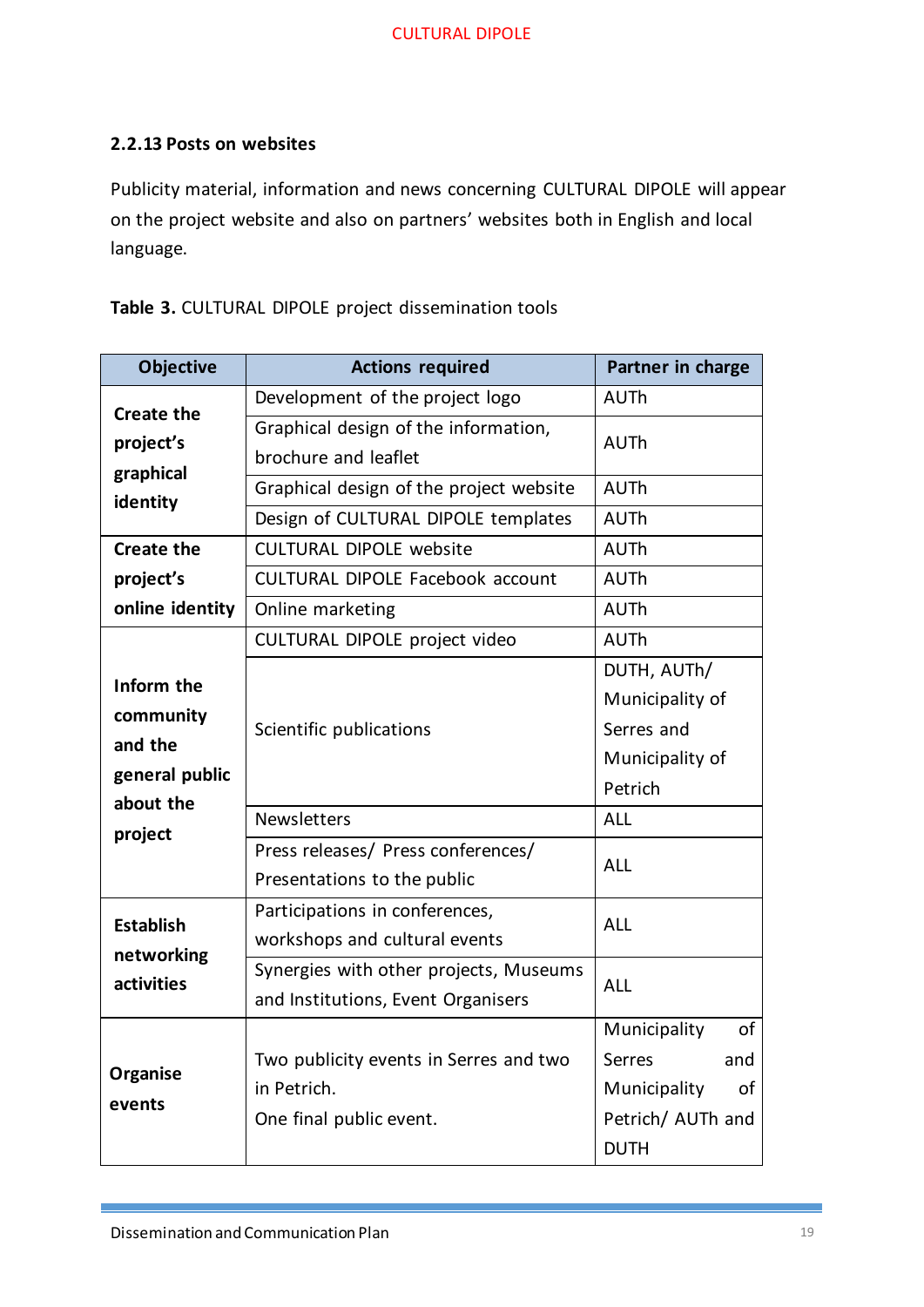# <span id="page-19-0"></span>**2.3 Partnership synergies for multiplying dissemination impacts of CULTURAL DIPOLE project**

The project consortium has been carefully constructed to ensure balance and complementarities among partners. It consists of highly competent and experienced partners, participating in Work Packages of CULTURAL DIPOLE in a varying degree depending on their primary expertise, capacity and interest.

The Municipality of Serres is a fully developed organisation which offers its services to the citizens since 1913. The Technical Division has materialized many restoration projects and, currently several energy efficiency interventions on municipal buildings. The EU Programmes and Development Department has also a significant experience in implementing EU funded projects. Municipality of Serres has a strong record of sustainable energy projects, including projects on improving the energy performance.

The Municipality of Petrich is involved, among others, in administrative services to natural and legal persons; management of municipal property; spatial planning; environmental protection and ecology; public works and utilities; waste collection and disposal; education, culture; social activities; development of investment projects. During the last 5 years the Municipality has successfully implemented more than 20 projects funded by EU through national operational programmes and international funds. For project purposes the Municipality will use the technical expertise of the Director of the Museum and his wide experience in research, funding and exhibition activities related to the museum action.

Municipality of Serres and Municipality of Petrich have an established cooperation in the framework of EU projects, dealing with various common challenges such as: preservation of cultural heritage, protection of environment, promotion of resource efficiency, cross-border entrepreneurship, development of tourism.

The Transport Systems Research Group of the Aristotle University of Thessaloniki (TSRG/AUTh) gathers together scientists from various disciplines, aiming to create and study ideas in facing problems of mobility and transport of people and goods. The scientific activities of the Group fall under the areas of operation, planning organization and management as well as the impact of Transport Systems on people,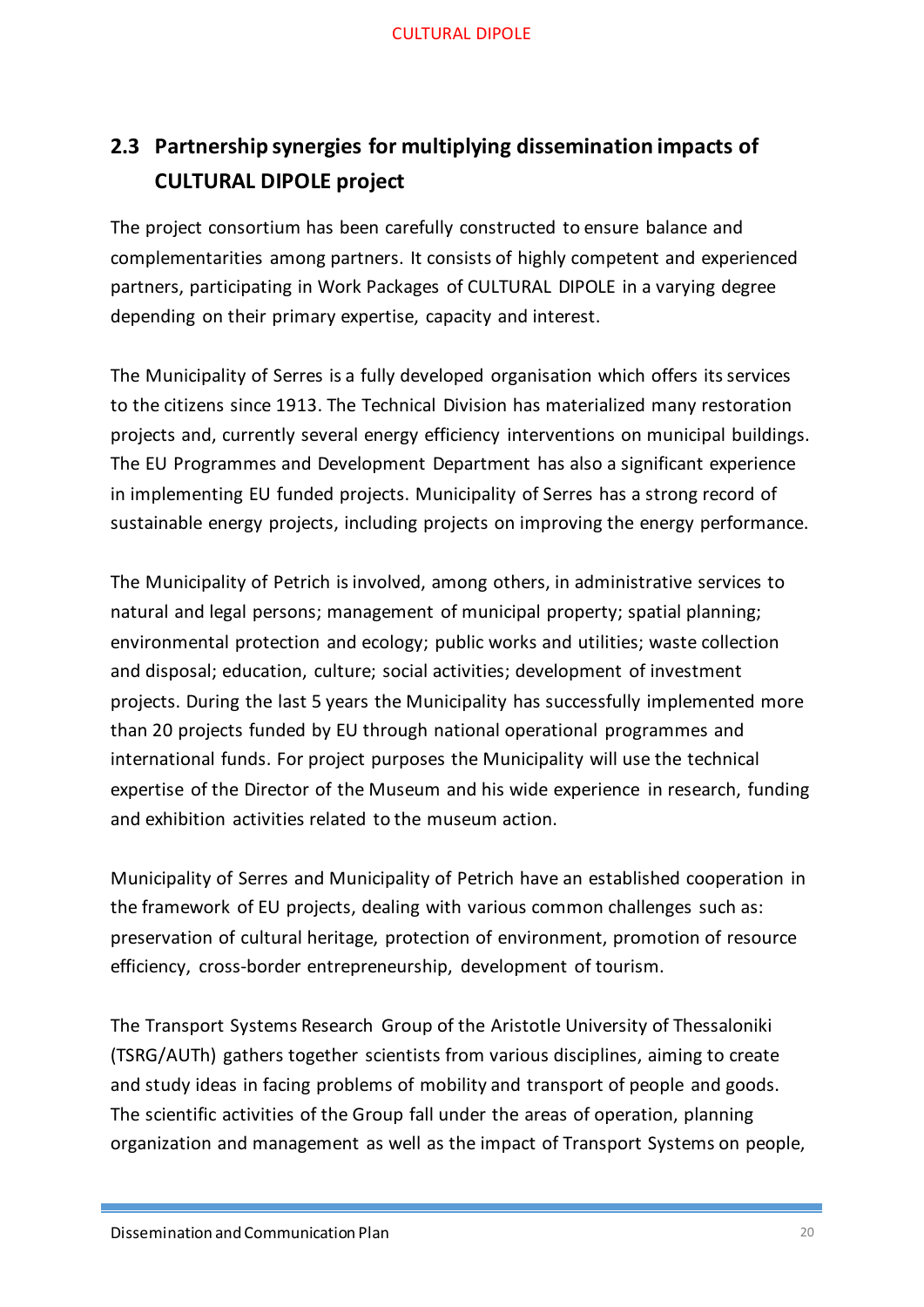environment, sustainable development, mobility and disability. Transport Systems Research Group of Aristotle University of Thessaloniki (TSRG/ AUTh) has a long experience in research projects and also an expertise on accessibility issues. TSRG/AUTh has been awarded by the International Union of Architecture (UIE) for the physical and sensory accessibility provisions planned and realised in Rotunda, Thessaloniki.

The Environmental & Energy Design of Buildings & Settlements Lab of the Democritus University of Thrace (DUTH) is specialized on environmental and energy design & RES applications in structures and settlements. It is supported by energy auditing devices, measuring instrumentation and specialised software (e.g. TAS\_EDSL, ANSYS). The Lab has expertise on energy design of buildings, energy regulations, energy simulations, sustainable construction, on bioclimatic design of open spaces and on the development of regulations and legislation related to EE in buildings. The Lab had participated in the Working Groups of the Technical Chamber (GR) for the development of Technical Guides for the National Regulation for EE in Buildings and also for the recast of the EPBD in Cyprus for the definition of nearly Zero Energy Residential Buildings. The Lab's academic staff has been involved as co-ordinator, scientific responsible and researcher in numerous European and national projects.

CULTURAL DIPOLE takes advantage of previous research and combines the knowledge, expertise and capacities of all partners towards the implementation of an ambitious and analytical workplan that will create tangible results for Serres, Petrich and the whole cross border region.

# <span id="page-20-0"></span>**2.4 Dissemination Recording Form for keeping track of dissemination activities**

In order to record any kind of awareness and dissemination activities implemented by project partners, a "**Dissemination Recording Form"** has been developed so that every project partner can record a dissemination activity. These dissemination activities include, but are not limited to: meetings, press releases, publications, speeches, presentations, informal discussions, seminars, workshops and more.

Every six months the recorded dissemination activities will be integrated into a dissemination report. In total five reports on dissemination activities will be prepared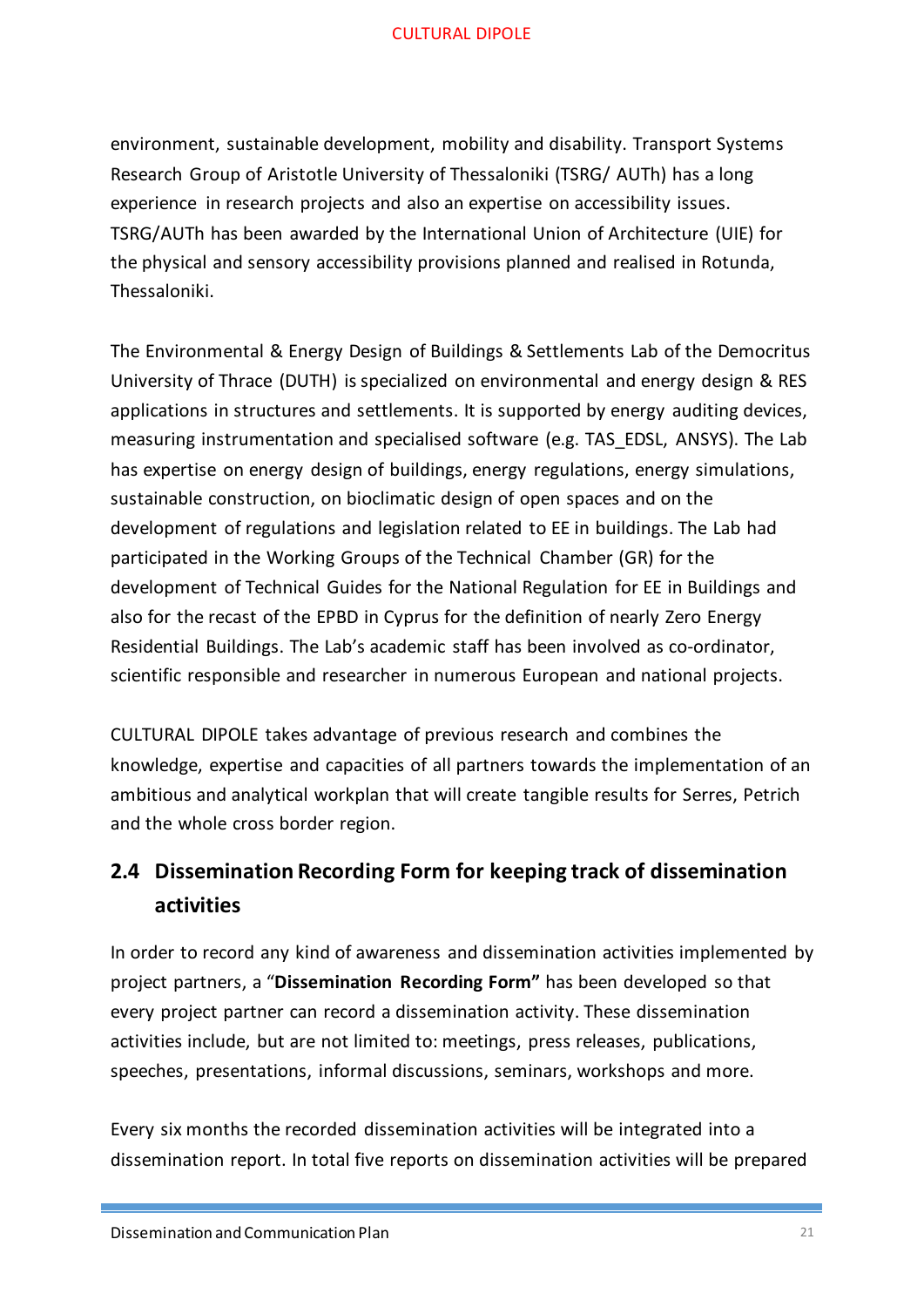on months 6,9,12,18,24. The dissemination reports will provide a short description of each dissemination activity including the following information:

- Name of the persons who participated in the activity
- Partner responsible for the activity
- Date of activity
- Place of activity
- Kind of activity (e.g. conference, publication, newsletter announcement, ...)
- Title (of conference, publication, newsletter...)
- Link of event (if relevant)
- Role (e.g. key-note speaker, discussant, author,...), i.e. description of partner's involvement
- Composition and number of target audience (e.g. participants, readership) & countries addressed
- Significant Contacts made (name, position, organisation, address, tel, fax, email)
- Project Materials distributed (type and number)
- Cost of dissemination activity
- Feedback / comments / conclusions of relevance for CULTURAL DIPOLE

| <b>CULTURAL DIPOLE - DISSEMINATION ACTIVITIES</b>                                            |  |  |  |
|----------------------------------------------------------------------------------------------|--|--|--|
| <b>General information</b>                                                                   |  |  |  |
| <b>Name</b>                                                                                  |  |  |  |
| Institution                                                                                  |  |  |  |
| <b>Dissemination information</b>                                                             |  |  |  |
| Date of activity                                                                             |  |  |  |
| Place of activity (city, country)                                                            |  |  |  |
| Kind of activity (e.g. conference, publication, newsletter announcement, )                   |  |  |  |
| Title (of conference, publication, newsletter)                                               |  |  |  |
| Link of event (if relevant)                                                                  |  |  |  |
| Role (e.g. key-note speaker, discussant, author,), i.e. description of your involvement:     |  |  |  |
| Composition and number of target audience (e.g. participants, readership) & countries addres |  |  |  |
| Significant Contacts made (name, position, organisation, address, tel, fax, e-mail)          |  |  |  |
| Project Materials distributed (type and number)                                              |  |  |  |
| Cost of dissemination activity                                                               |  |  |  |
| Feedback / comments / conclusions of relevance for CULTURAL DIPOLE                           |  |  |  |

#### **Figure 7.** CULTURAL DIPOLE Form for dissemination activities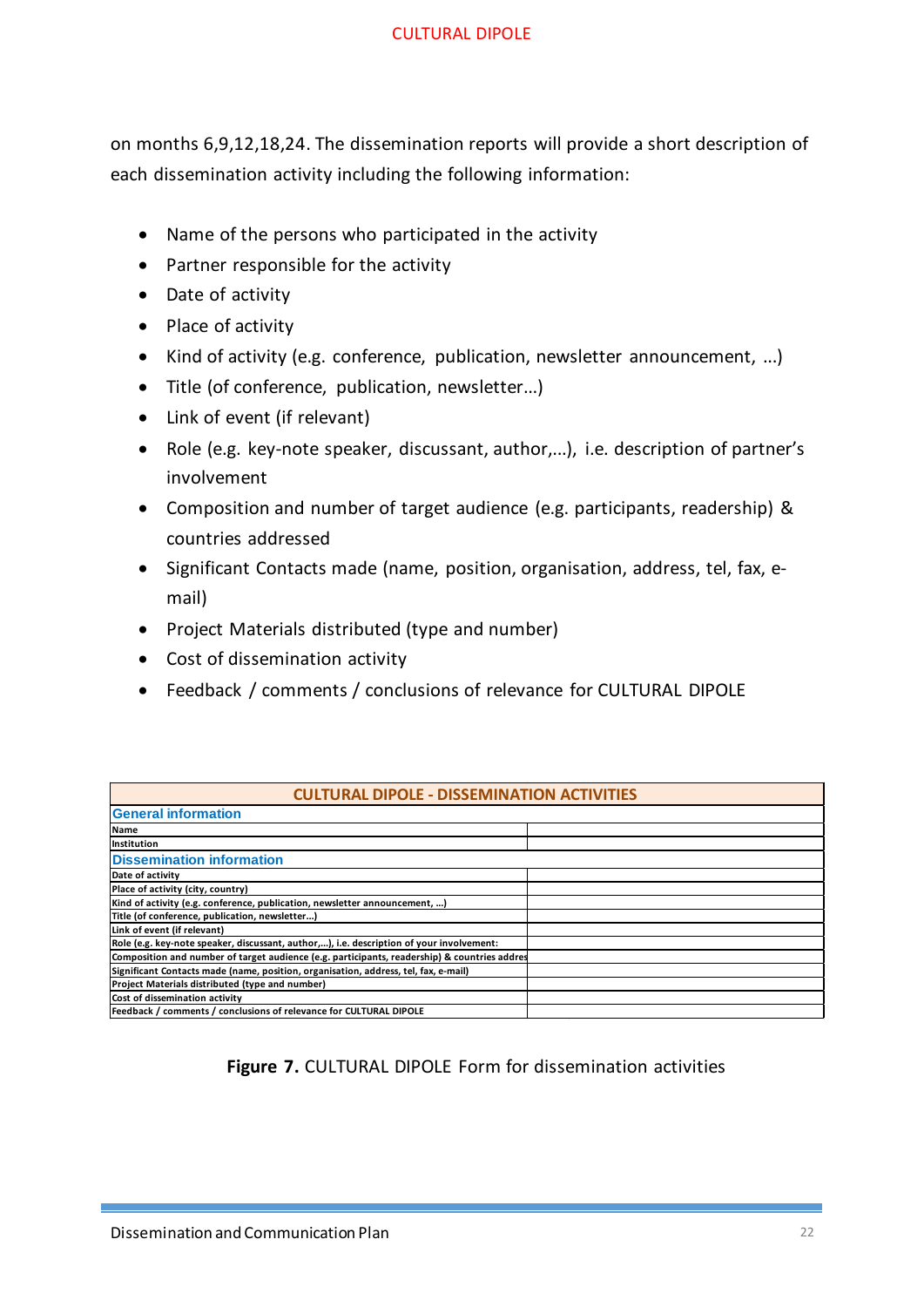# <span id="page-22-0"></span>**2.5 Marketing Strategy and Exploitation Plan**

Task 2.3 entitled "Marketing Strategy and Exploitation Plan" (leader AUTh) is devoted to actions involved in developing an appropriate marketing strategy and also actions aiming to set up the environment for exploiting the project results and methods and for ensuring the sustainability of the project*.*

A draft of the deliverable: "Marketing strategy and exploitation plan" will be delivered on month 16 (December 2018) and it will be constantly updated throughout the whole duration of the project. The final version of the plan will be submitted by the end of the project. In particular, this plan aims at:

a) The development of a marketing strategy for the creation of a **common tourist product** and the **promotion of the "CULTURAL DIPOLE"** as well b) The sustainability and exploitation of project results **during the project lifetime** and **after the project's completion**

CULTURAL DIPOLE will seek to develop cooperation and synergies with Museums and Institutions, Event Organisers in the broader region. The Thematic Museum "Constantin Xenakis", the new Historical Museum in Petrich and the whole concept of CULTURAL DIPOLE will by promoted through the participation in various cultural events and joint activities.

The "Marketing Strategy and Exploitation Plan" will describe the synergetic activities that will be developed and implemented in the project framework and will detail how each partner will appropriately utilise the project results to ensure that the idea of CULTURAL DIPOLE and the Museums created in Serres and Petrich will be sustained in the future, after the project completion.

# <span id="page-22-1"></span>**2.6 Compatibility of communication strategy with EU principles**

It should be noted that all dissemination and promotion activities foreseen in CULTURAL DIPOLE framework will be consistent with the following principles:

• The overall communication strategy of the project will aim to provide equal opportunities but also promote gender mainstreaming and non-discrimination. Project partners will implement all the necessary actions in order to ensure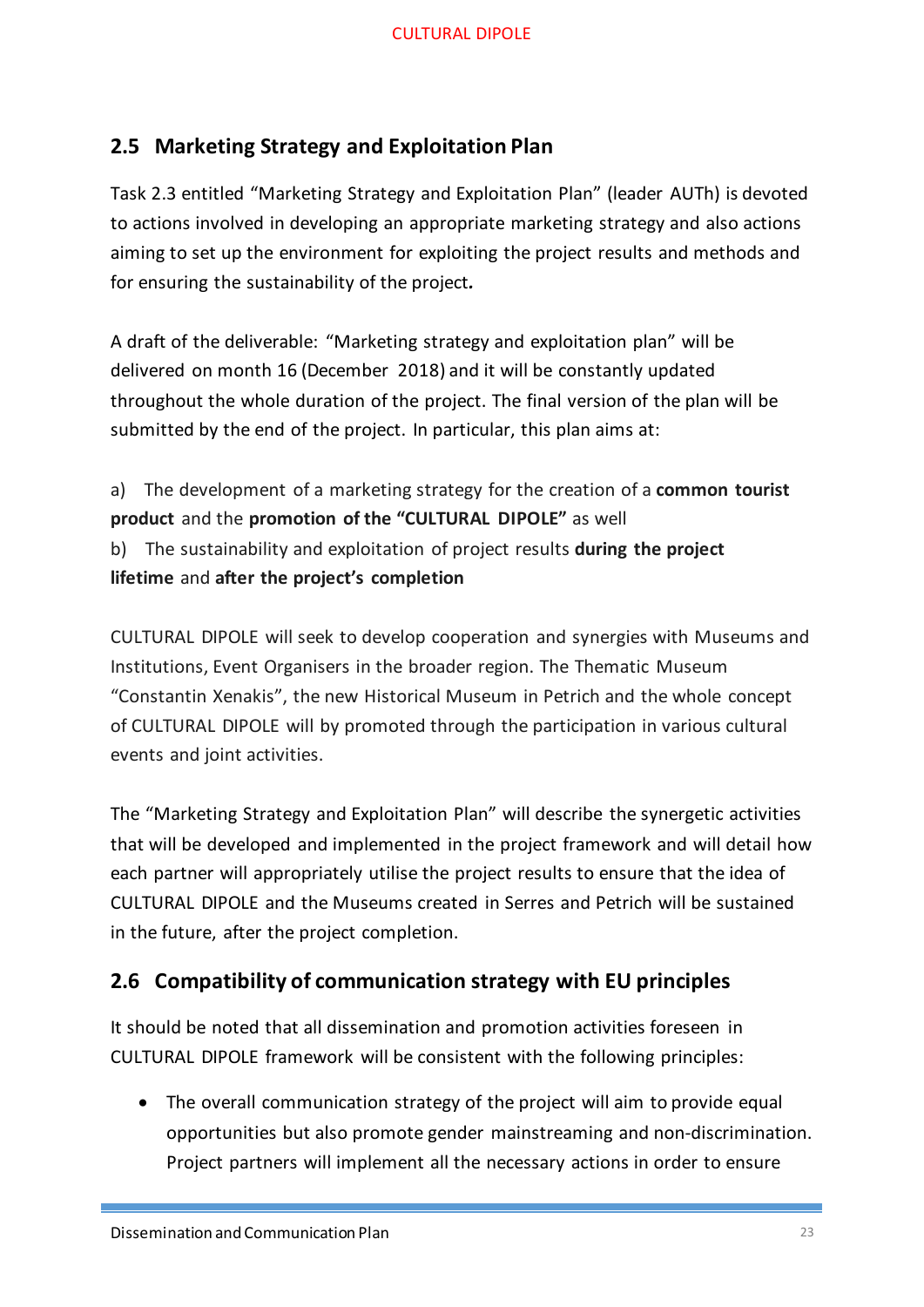that people with disabilities will be able to access the communication channels (website, information material, venues) and actively participate in CULTURAL DIPOLE dissemination activities. Accessibility provisions and reasonable adjustments will be provided whenever required.

- In addition, information and publicity activities of CULTURAL DIPOLE project will be implemented with respect to Corporate Social Responsibility.
- Project partners will take into consideration the main social and environmental principles for organising and implementing the publicity events and other promotion activities in order to reduce the related environmental footprint.

# <span id="page-23-0"></span>**3 CULTURAL DIPOLE "Decalogos" for partners' awareness**

The "Decalogos" acts as a reminder checklist for partners to contribute to the project's dissemination plan during the whole project duration. It will be crosschecked by AUTh during every partners' meeting where a relevant presentation of dissemination activities will take place. The CULTURAL DIPOLE "Decalogos" is presented in the next page: